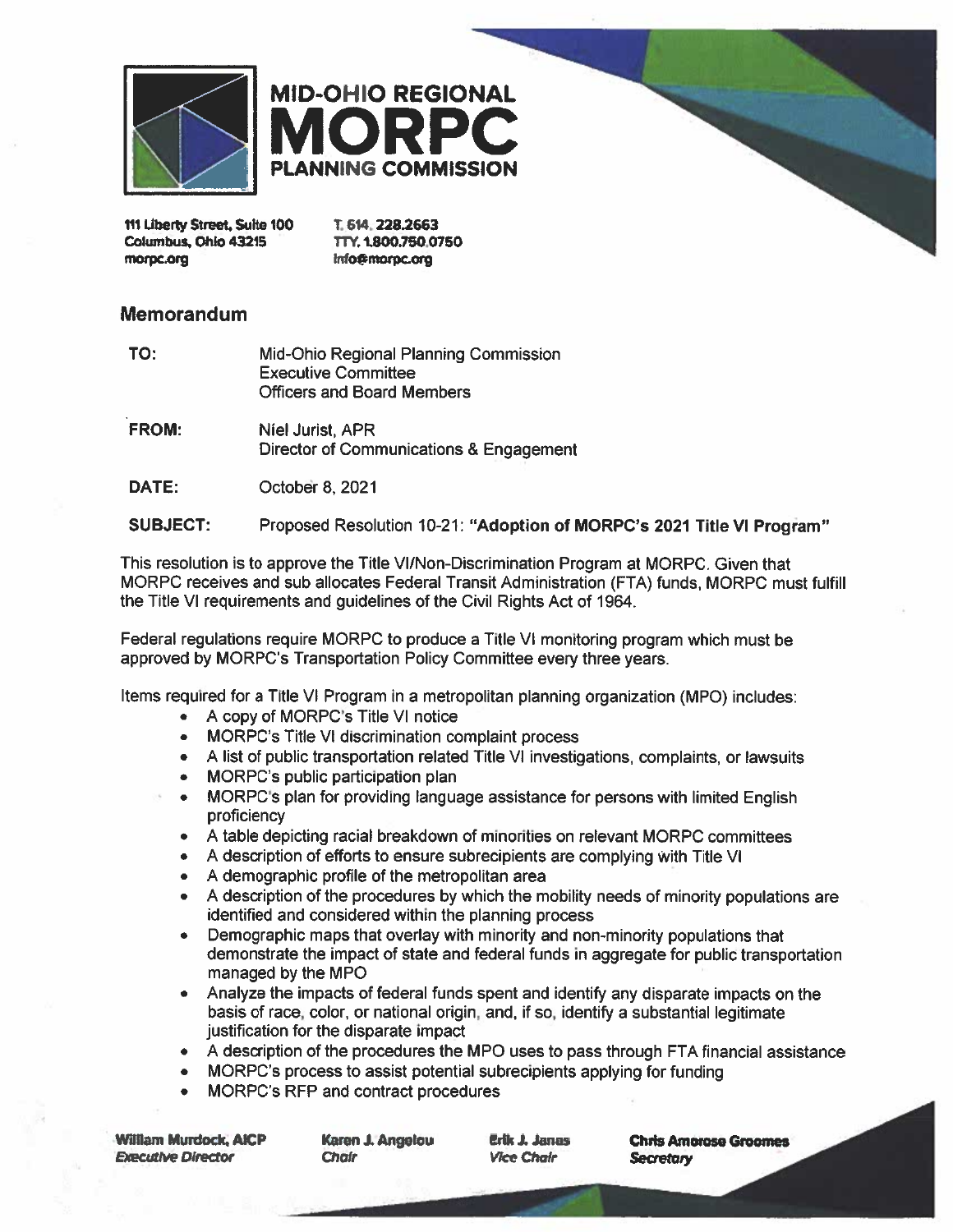Proposed Resolution 10-21 Memo Page 2

MORPC staff believes MORPC is in compliance with the Title VI requirements.

Attachment: Resolution 10-21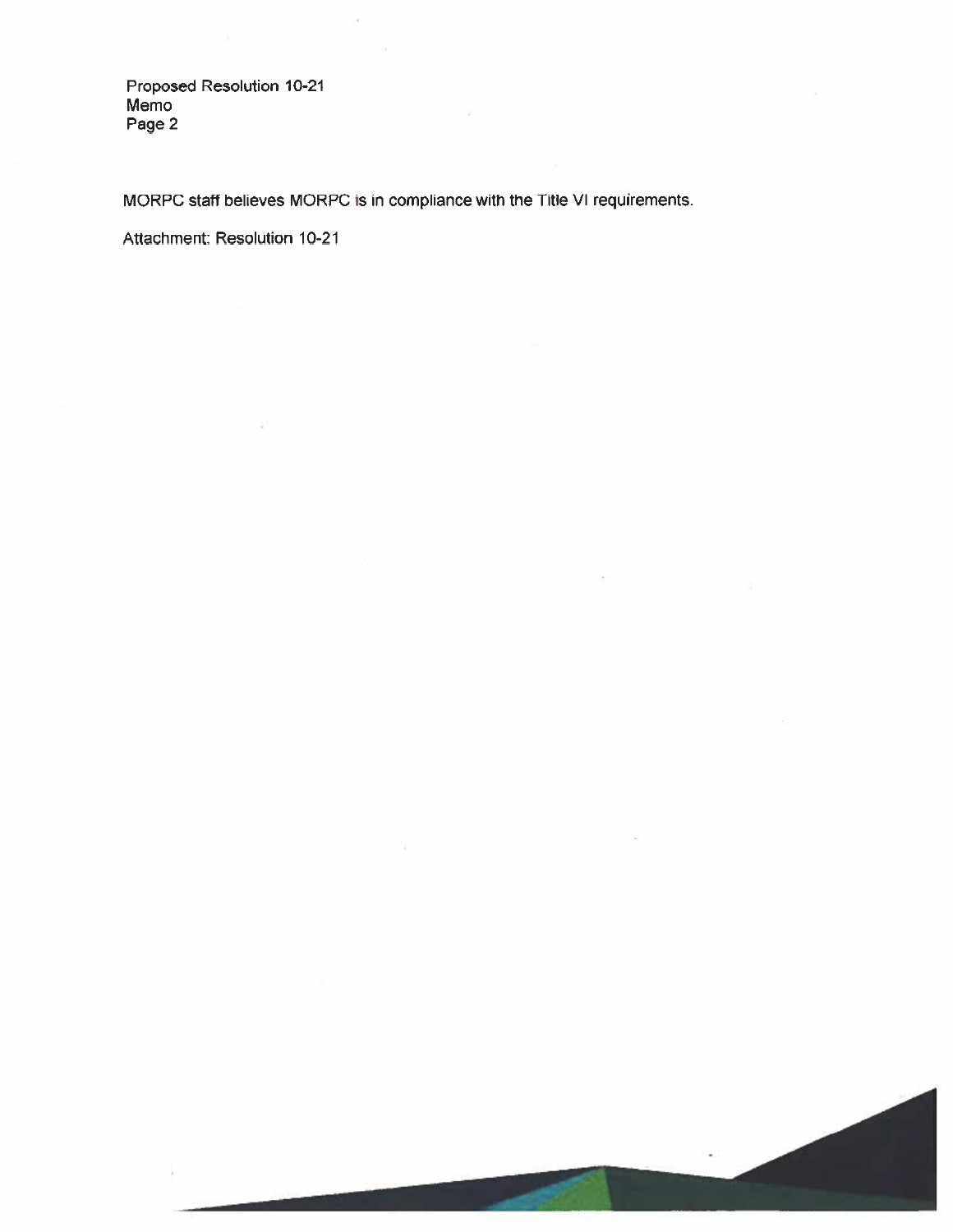#### **RESOLUTION 10-21**

#### "Adoption of MORPC's 2021 Title VI Program"

WHEREAS, in October 2014 the Governor of Ohio appointed the Mid-Ohio Regional Planning Commission as Designated Recipient ID No. 1310 for the Federal Transit Administration's (FTA) Section 5310 (Enhanced Mobility of Seniors and Individuals with Disabilities) funds for the **Columbus Urbanized Area: and** 

WHEREAS, MORPC is the designated recipient of the Section 5310 Federal Transit Administration (FTA) funds for the Columbus, Ohio urbanized area, that are distributed to sub recipients; and

WHEREAS, MORPC is subject to Title VI of the Civil Rights Act of 1964 and the U.S. Department of Transportation's implementing regulations; and

WHEREAS, the FTA requires all recipients document their compliance by submitting a Title VI Program according to the guidelines provided in FTA Circular 4702.1B to their FTA regional civil rights officer once every three years; now therefore

BE IT RESOLVED BY THE MID-OHIO REGIONAL PLANNING COMMISSION:

- That it approves MORPC's 2021 Title VI/Non-Discrimination Program dated Section 1. October 2021.
- Section 2. That it directs staff to implement, monitor and recommend updates to the Program as needed.
- Section 3. That it directs staff to transmit this resolution and program to the FTA.
- Section 4. That the executive director is authorized to take such other action and execute and deliver such other documents as, acting with the advice of legal counsel, he shall deem necessary and appropriate to carry out the intent of this resolution.
- Section 5. That this Commission finds and determines that all formal deliberations and actions of this Commission concerning and relating to the adoption of this resolution were taken in open meetings of this Commission.

ren Angelou **Mid-Ohio Regional Planning Commission** 

Effective date: Submitted by: Prepared by:

October 14, 2021 Niel Jurist, APR, Director of Communications & Engagement Ralonda Hampton, Diversity, Inclusion and Engagement Officer Mary Ann Frantz, Modal Systems Manager, Transportation & Infrastructure Development **Ohio Revised Code Section 713.21** October 14, 2021 2021 Title VI/Non-Discrimination Program

Authority: For action date: Attachment: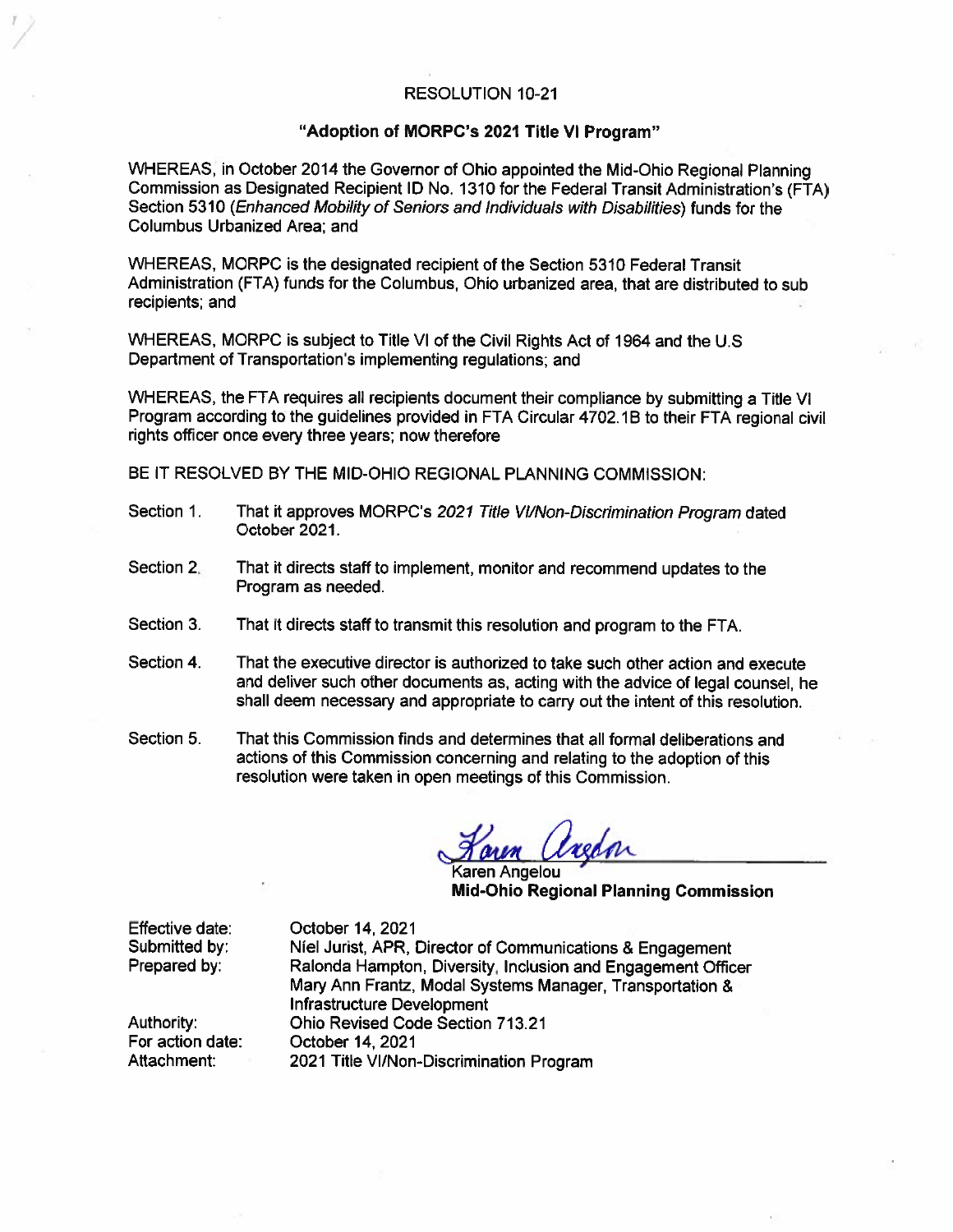

# Title VI/Non-Discrimination Program at MORPC

(Focus on Metropolitan Planning Organization)

# October 2021

**Mid-Ohio Regional Planning Commission FTA Recipient ID: 1310 Columbus, Ohio**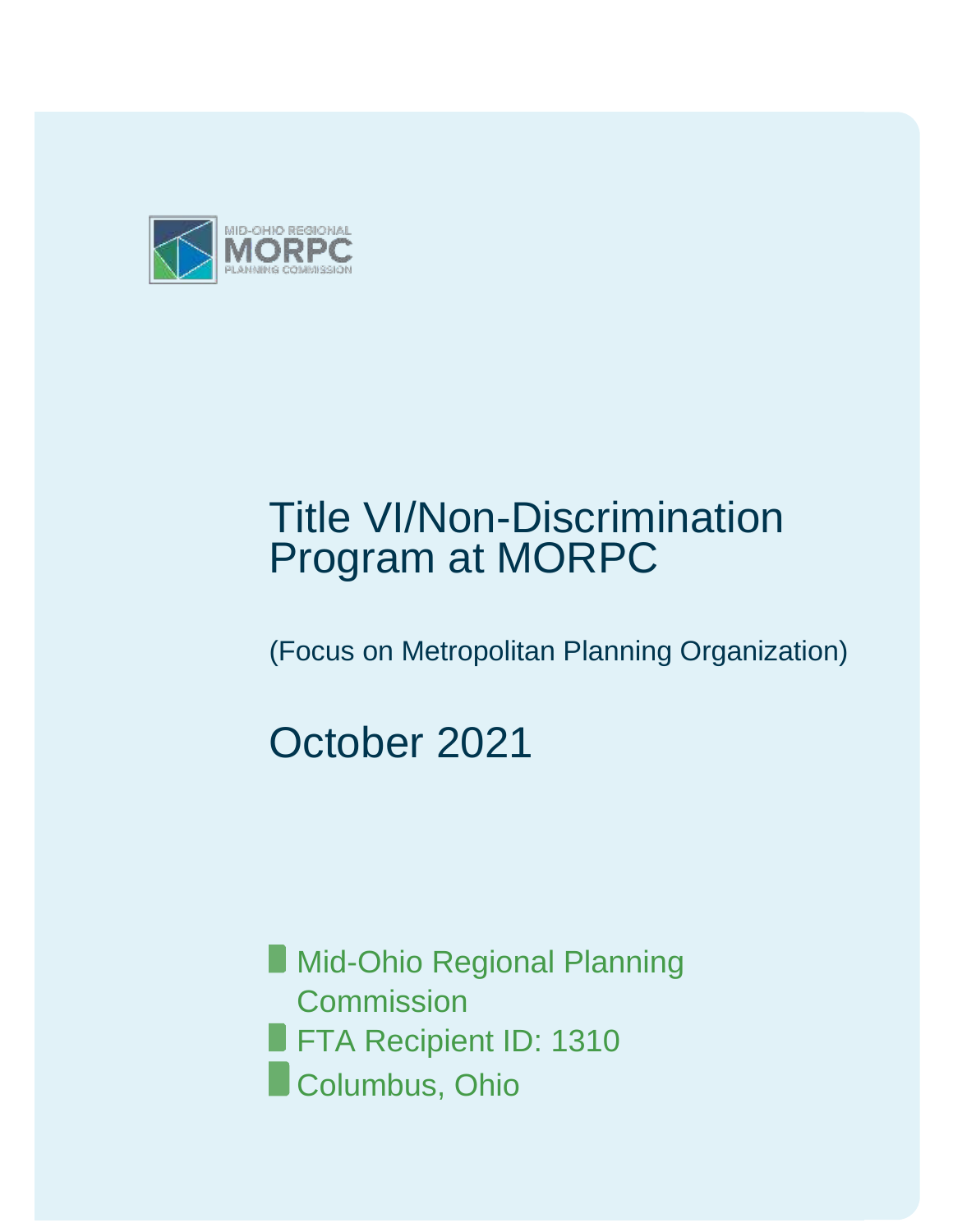# Title VI<sup>1</sup>/Non-Discrimination Program at the Mid-Ohio Regional Planning Commission

(Focus on Metropolitan Planning Organization)

Report Prepared by MORPC

October, 2021

This report was prepared by the Mid-Ohio Regional Planning Commission (MORPC), 111 Liberty St., Columbus, Ohio 43215, 614-228-2663. Funding was provided by the Federal Highway Administration, Federal Transit Administration, Ohio Department of Transportation, and Delaware, Fairfield, Franklin, Licking and Union Counties. The report reflects the views and policies of the Mid-Ohio Regional Planning Commission.

In accordance with requirements of the U.S. Department of Transportation, MORPC does not discriminate on the basis of age, race, color, national origin, gender, sexual orientation, familial status, ancestry, military status, religion or disability in programs, services or in employment. Information on nondiscrimination and related MORPC policies and procedures is available at [www.morpc.org/title-vi.](http://www.morpc.org/title-vi)

<sup>1</sup> Title VI of the U.S. Civil Rights Act of 1964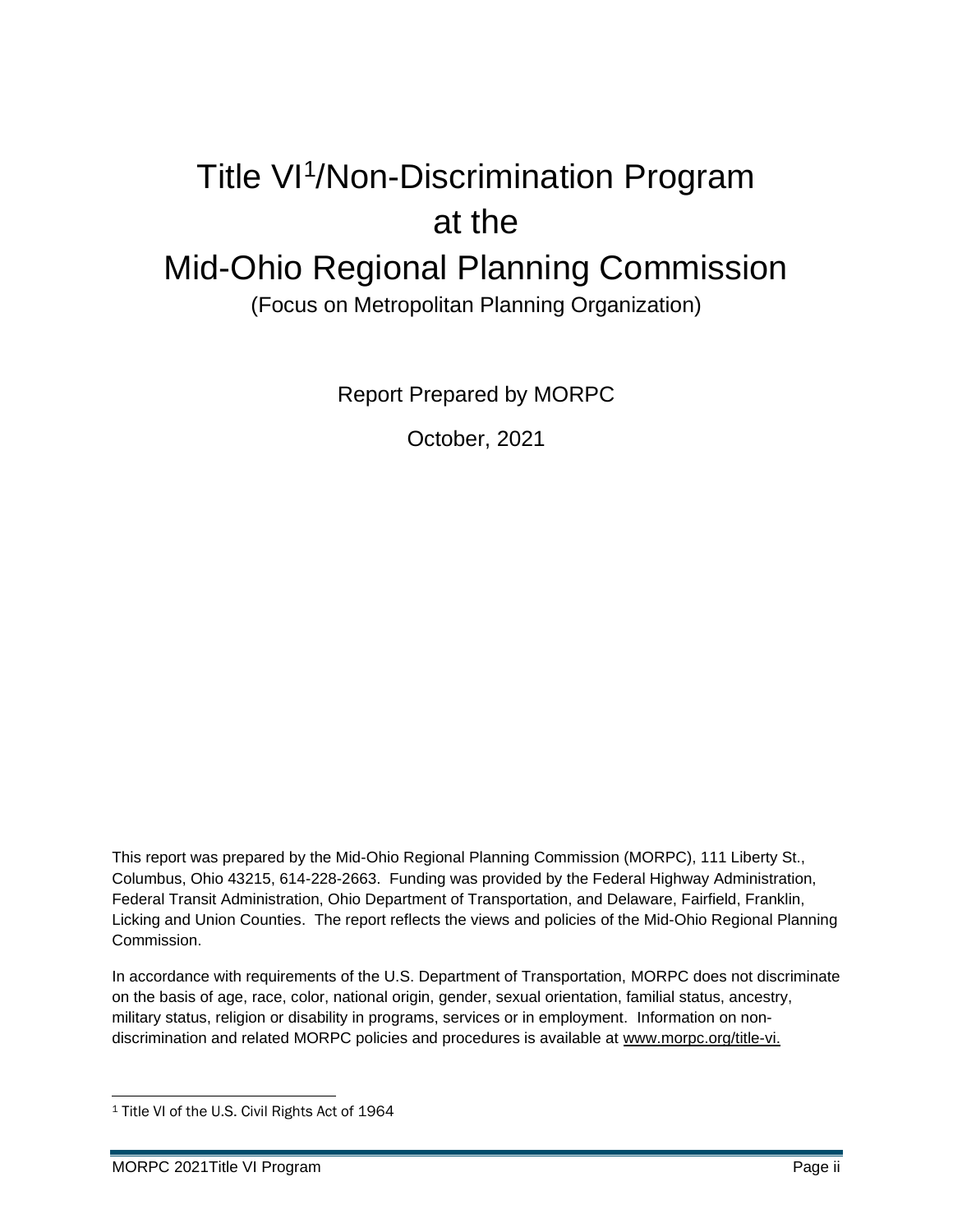There are many forms of illegal discrimination based on race, color, or national origin that can limit the opportunity of minorities to gain equal access to services and programs. Among other things, in operating a federally-assisted program, a recipient cannot, on the basis of race, color, or national origin, either directly or through contractual means:

- Deny program services, aids, or benefits;
- Provide a different service, aid, or benefit, or provide them in a manner different than they are provided to others; or
- Segregate or separately treat individuals in any matter related to the receipt of any service, aid, or benefit.

U.S. Department of Justice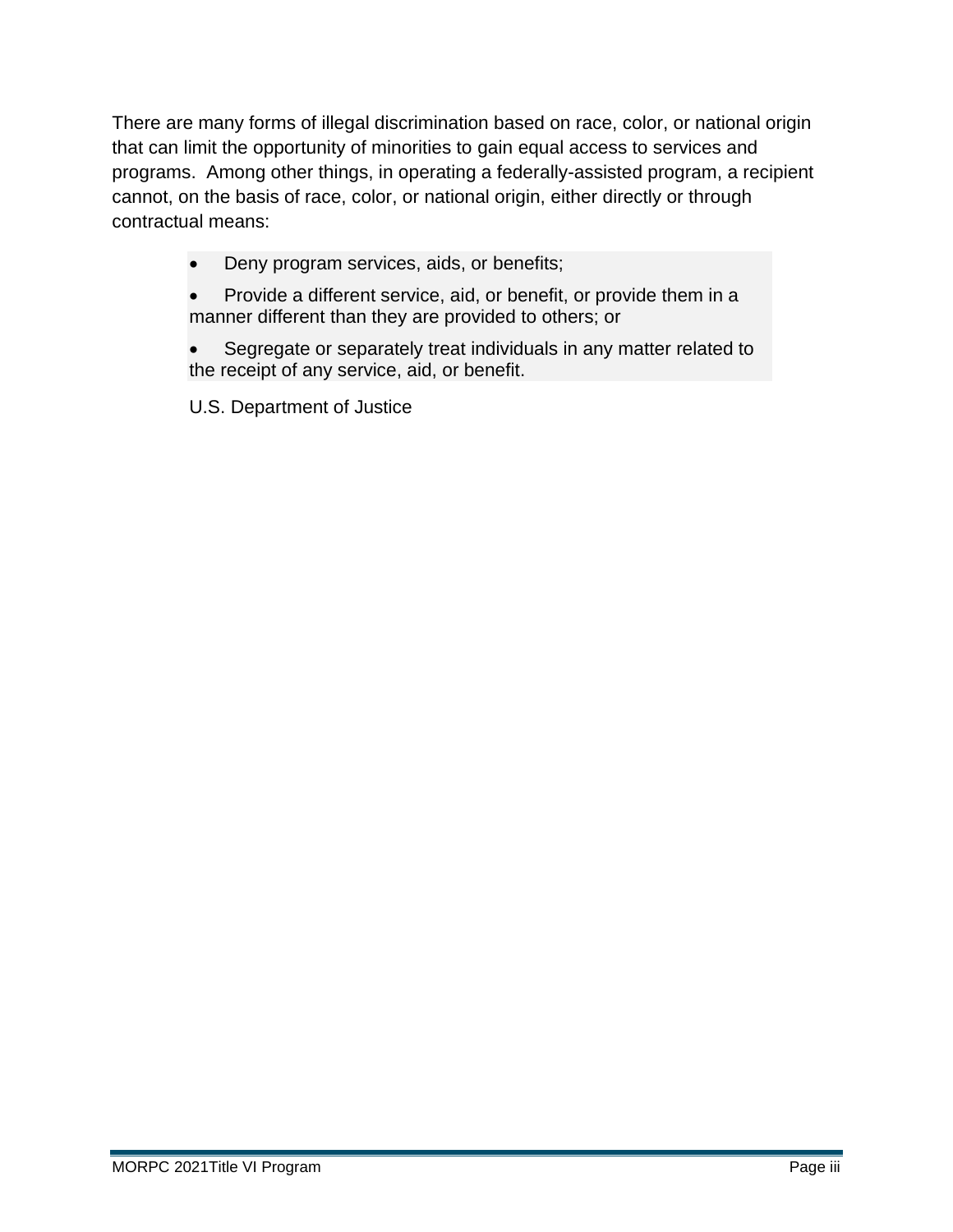# TABLE OF CONTENTS

| L.  |           |  |  |  |
|-----|-----------|--|--|--|
|     | А.        |  |  |  |
|     | В.        |  |  |  |
|     | C.        |  |  |  |
|     | D.        |  |  |  |
|     | Ε.        |  |  |  |
| Ш.  |           |  |  |  |
|     | Α.        |  |  |  |
|     | <b>B.</b> |  |  |  |
| Ш.  |           |  |  |  |
|     | Α.        |  |  |  |
|     | В.        |  |  |  |
|     | 1.        |  |  |  |
|     | 2.        |  |  |  |
|     | 3.        |  |  |  |
|     |           |  |  |  |
| IV. |           |  |  |  |
|     | Α.        |  |  |  |
|     | Β.        |  |  |  |
|     | C.        |  |  |  |
|     | D.        |  |  |  |
|     | Ε.        |  |  |  |
|     | F.        |  |  |  |
|     | G.        |  |  |  |
|     |           |  |  |  |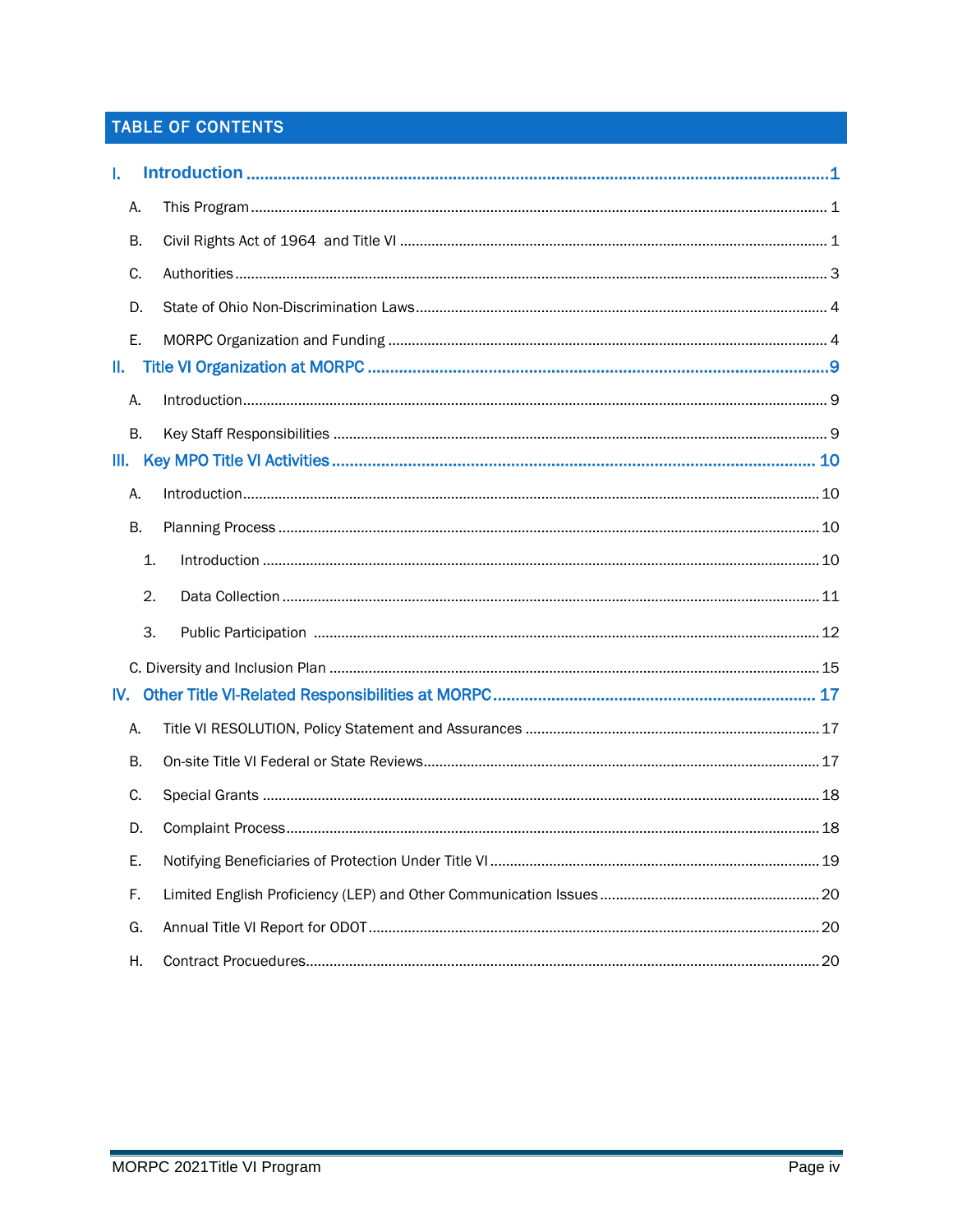#### **V. Appendices**

- Appendix A Civil Rights and Non-Discrimination Related Links
- Appendix B Non-Discrimination Clause in MORPC ODOT Agreement
- Appendix C Title Assurances, Self-Certification of Process, Contractors' Requirements
- Appendix D ODOT Title VI Baseline Assessment Tool SFY 2022
- Appendix E Non-Discrimination Complaint Procedure
- Appendix F Responsibilities for Title VI Compliance at MORPC
- Appendix G Public Participation Plan
- Appendix H Environmental Justice Analysis TIP
- Appendix I Limited English Proficiency Plan Attachments to Appendix I
- Appendix J Title VI Resolution
- Appendix K –Final MORPC 5310 Program Management Plan
- Appendix L Title VI Notice
- Appendix N 2019-2020 Diversity and Inclusion Plan
- Appendix O MORPC Contracting Process Procedures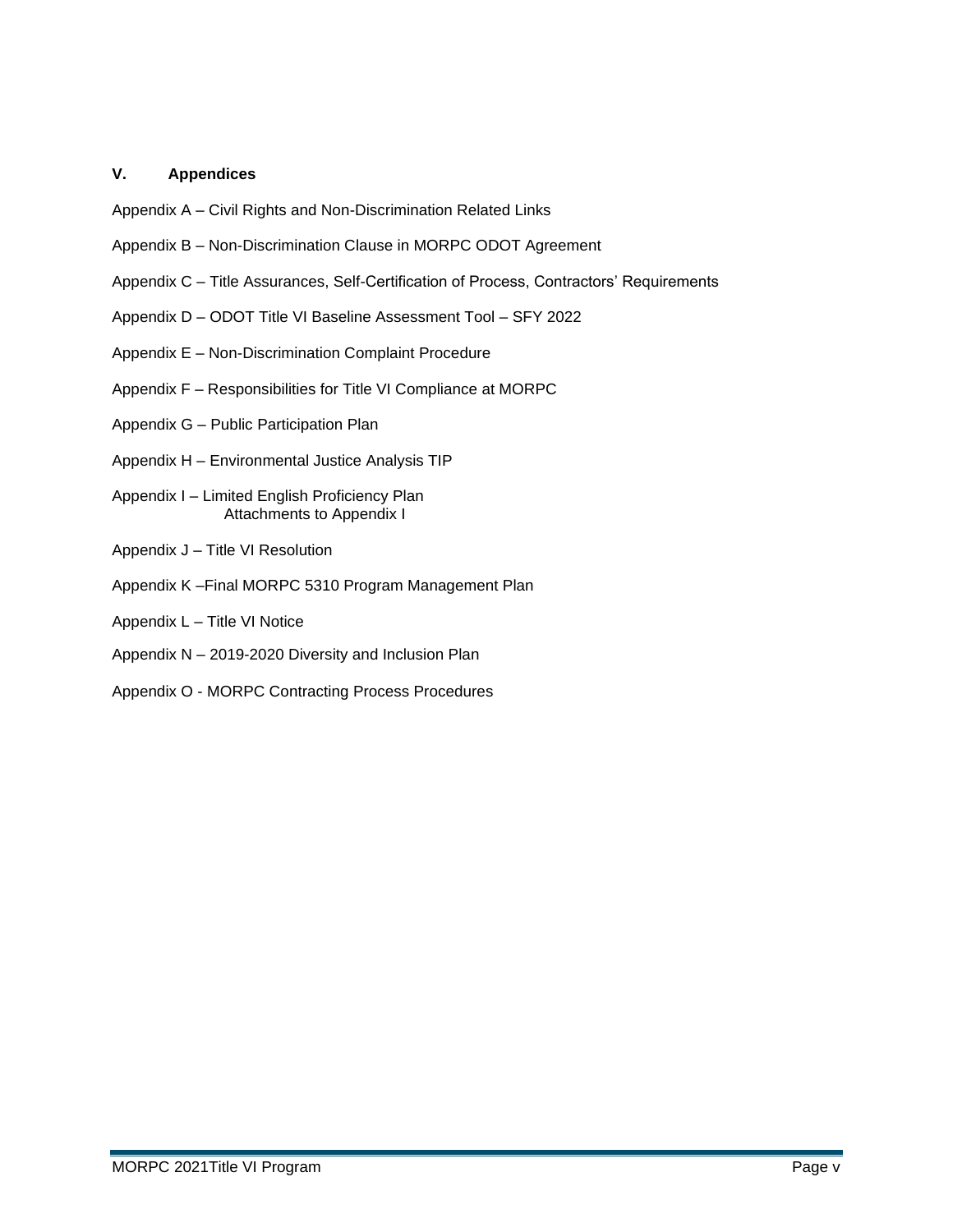| <b>SUMMARY OF MORPC ONGOING TITLE VI-RELATED ACTIVITIES</b> |                                                                                                                                                                                                                                                    |                   |  |  |  |
|-------------------------------------------------------------|----------------------------------------------------------------------------------------------------------------------------------------------------------------------------------------------------------------------------------------------------|-------------------|--|--|--|
| <b>Name</b>                                                 | <b>Description</b>                                                                                                                                                                                                                                 | Date              |  |  |  |
| <b>Title VI</b><br>Assurances                               | DOT Title VI assurances are required by FHWA and FTA. MORPC includes these<br>with the annual MPO self-certification resolution.                                                                                                                   | May 2021          |  |  |  |
| Data Collection                                             | MORPC is required to collect and map data on Title VI-protected populations in the<br>planning area. This is an on-going activity of the transportation department.                                                                                | Ongoing           |  |  |  |
| Public<br>Participation Plan                                | MORPC is required to proactively encourage public participation – seeking out and<br>considering the needs of those traditionally-underserved - the transportation<br>department maintains a separate public participation plan.                   | September<br>2021 |  |  |  |
| <b>Title VI External</b><br>Complaint<br>Process            | MORPC is required to maintain a complaint process.                                                                                                                                                                                                 | Current           |  |  |  |
| <b>Beneficiary Title</b><br><b>VI Notifications</b>         | MORPC is required to let beneficiaries know MORPC's obligations in regards to<br>Title VI and how complaints can be filed.                                                                                                                         | Current           |  |  |  |
| <b>LEP</b> (Limited<br>English<br>Proficiency)              | MORPC is required to take sound measures and reasonable steps to serve the<br>non-English speaking populations in the area. MORPC takes steps to better reach<br>out to these populations and to produce various materials in different languages. | October<br>2021   |  |  |  |
| <b>ODOT Title VI</b><br>Report                              | ODOT requires this report annually. It is included as an appendix in the<br>transportation planning work program document.                                                                                                                         | May 2021          |  |  |  |
| Contracts, RFPs,<br><b>RFQs Reviews</b>                     | MORPC contracts, RFPs and RFQs are required to include specific Title VI related<br>language. Individual departments and the finance director are responsible for<br>making sure that this is done correctly.                                      | Current           |  |  |  |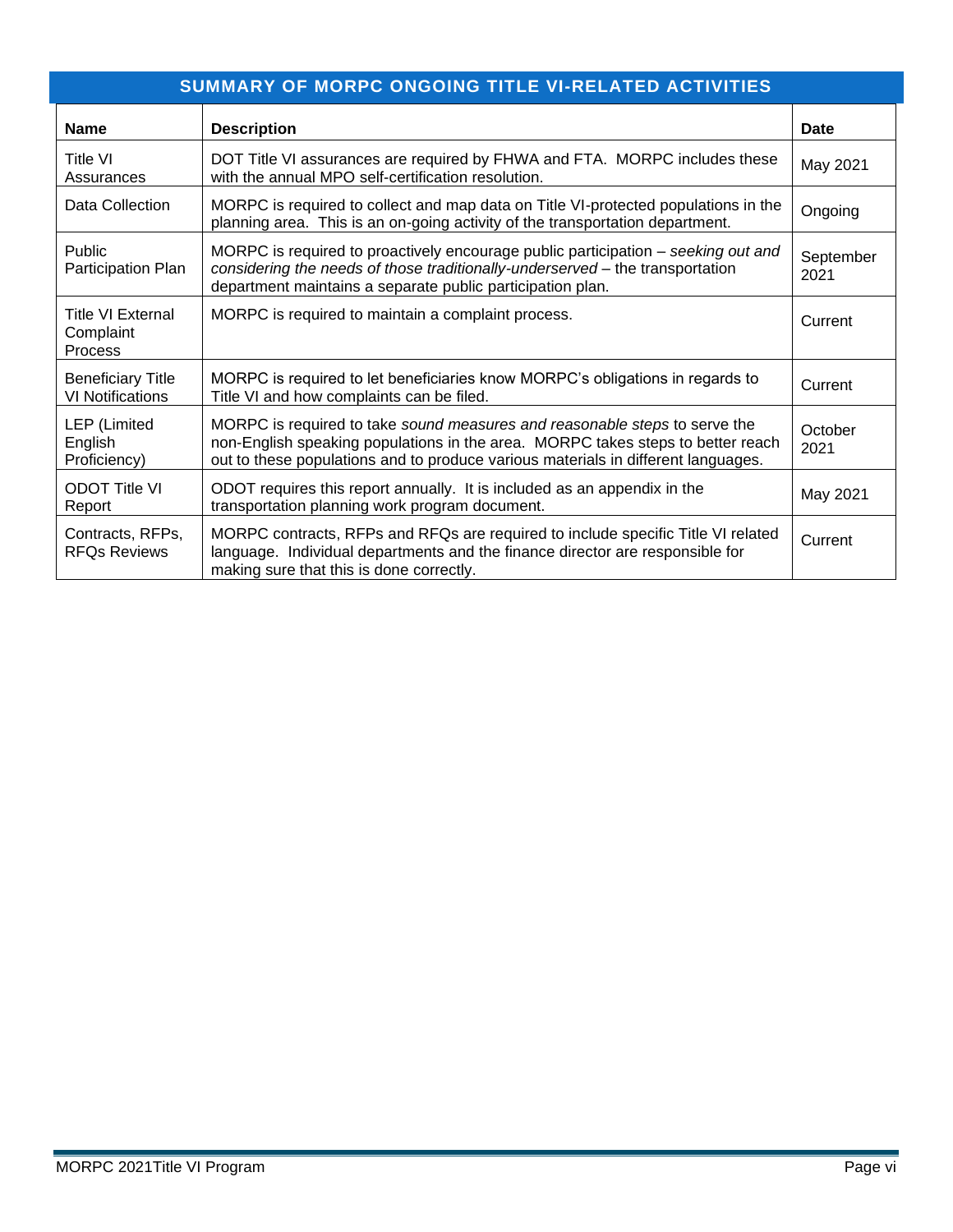# I. **INTRODUCTION**

#### A. THIS PROGRAM

This program, in response to FTA C4702.13, provides an overview of the responsibilities that the Mid-Ohio Regional Planning Commission (MORPC) has in regards to the Civil Rights Act of 1964 (and related law) and how these responsibilities are carried out by MORPC. The program focuses primarily on Title VI of the Civil Rights Act and on the Metropolitan Planning Organization (MPO) functions at MORPC (see U.S. Code Title 23, section 134 and Title 49, section 5303). MORPC documents some of its non-discrimination-related activities in other reports and these are referenced and/or the current versions are included herein.

The information presented in this program is current as of the date of the report and will continue to provide an overview of Title VI and related non-discrimination activities and requirements. However, all of the information is subject to change and revision in accordance with new legislation, rules and policies at the federal, state, or MORPC levels, or due to MORPC updates of various documents. Therefore, it is strongly recommended that the MORPC staff or MORPC website and other internet links in Appendix A be consulted for the latest information.

This program is intended to serve three primary audiences and purposes:

- Federal and State Oversight Agencies To provide information to state and federal oversight agencies on how MORPC carries out its responsibilities in regards to Title VI and related non-discrimination requirements.
- MORPC Staff As a reference for MORPC staff on Title VI-related requirements and responsibilities and procedures that MORPC follows related to non-discrimination.
- General Public Information for the general public on the non-discrimination regulations that MORPC is obligated to follow (due to being a federal fund recipient and a public entity) and how MORPC responds to these requirements.

It should be noted that MORPC is responsible, contractually, to various jurisdictions in carrying out and properly and sensitively following non-discrimination requirements. The state and federal governments have significant oversight responsibility for MORPC in regards to nondiscrimination, and for some MORPC funding sources, local governments or other entities also may have an oversight role. (See Appendix B.)

### B. CIVIL RIGHTS ACT OF 1964 AND TITLE VI

At a time when significant amounts of open, overt and even government-sanctioned discrimination still existed against Americans of African descent across the United States, the U.S. Congress passed the landmark Civil Rights Act of 1964. President Lyndon Johnson signed the Civil Rights Act of 1964 into law on July 2, 1964.

In considering the Title VI legislation, one senator addressed how North Carolina hospitals received substantial federal monies for construction, that such hospitals discriminated against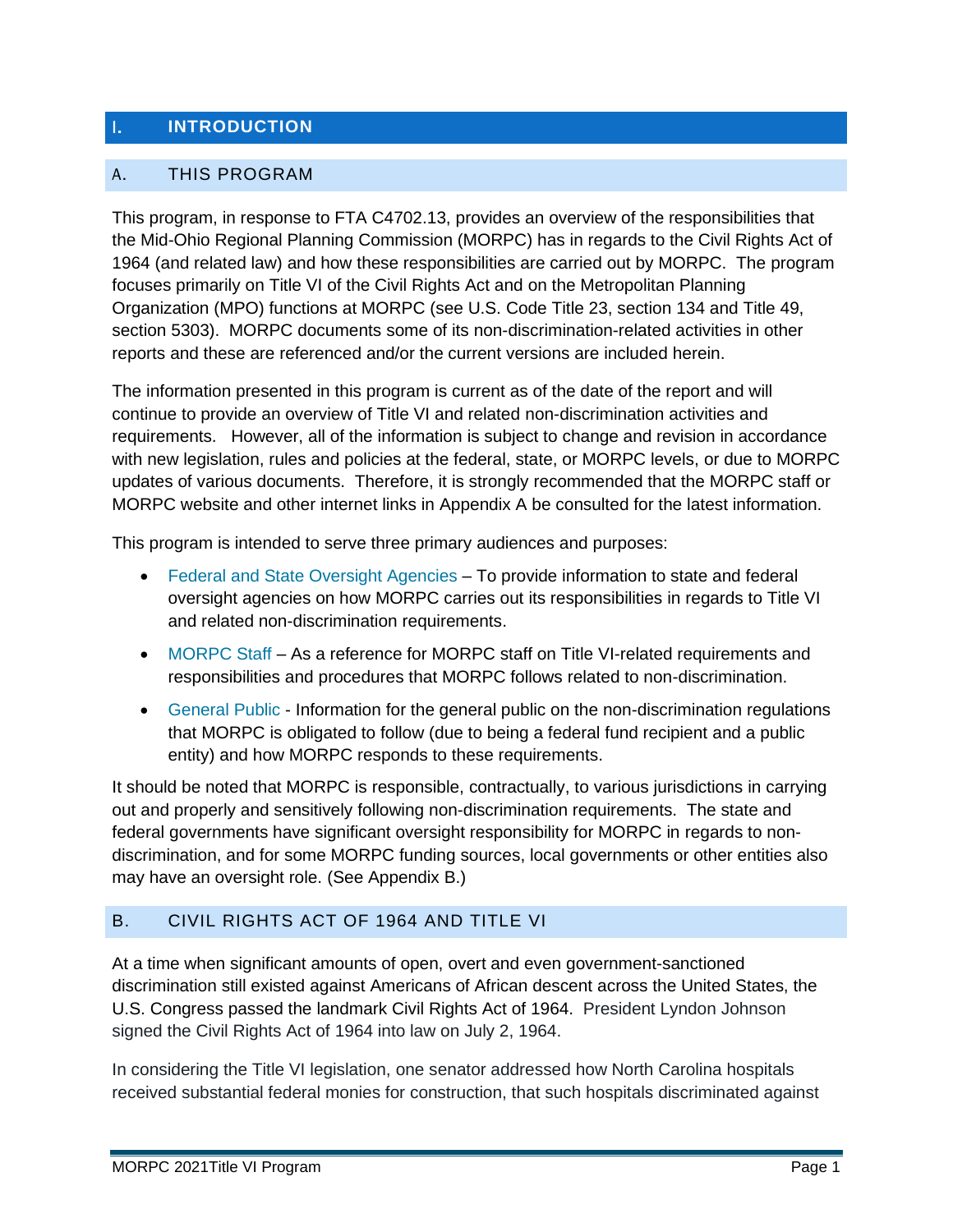blacks as patients and as medical staff, and that, in the absence of legislation, judicial action was the only means to end these discriminatory practices:

*"That is why we need Title VI of the Civil Rights Act, H.R. 7152 - to prevent such discrimination*  where Federal funds are involved. . . . Title VI is sound; it is morally right; it is legally right; it is *constitutionally right. . . . What will it accomplish? It will guarantee that the money collected by colorblind tax collectors will be distributed by Federal and State administrators who are equally colorblind. Let me say it again: The title has a simple purpose – to eliminate discrimination in Federally-financed programs."*

Full integration and equal rights for blacks had reached an unstoppable momentum despite the lingering efforts of some governments and individuals to maintain and justify segregationist practices and policies of the past. Today, discrimination against various groups, often in a less blatant way than in 1964 and usually not sanctioned by law, continues as a significant issue. Unintentional discrimination, perhaps through policies or procedures that have the unintended result of discriminating against particular persons or groups, is also an issue today.

The Civil Rights Act of 1964 included eleven titles. Title VI, the primary focus of this program because of its particular applicability to the MPO and MORPC, addressed discrimination in federally-funded programs and activities. A widely-used passage related to Title VI sums up what the title is about:

*No person in the United States shall, on the grounds of race, color or national origin, be excluded from participation in, be denied the benefits of or be otherwise subjected to discrimination under any program or activity receiving federal financial assistance (42 USC 2000 Section 601).*

This made entities that receive federal funding, such as MORPC, directly subject to the federal Civil Rights Act and requirements to operate in accordance with federal non-discrimination law. Current Title VI law requires non-discrimination in all programs and activities, whether federallyfunded or not, of those who receive federal funds.

The term "program or activity" and the term "program" mean all of the operations of:

- a. A department, agency, special purpose district, or other instrumentality of a state or of a local government; or
- b. The entity of such state or local government that distributes such assistance and each such department or agency (and each other state or local government entity) to which the assistance is extended, in the case of assistance to a state or local government;

*Any part of which* is extended federal financial assistance. 42 U.S.C. § 2000d-4a(1)

In the 50-plus intervening years, following the passage of the 1964 Civil Rights Act, the specific applicability of the Act has been clarified or expanded to include more than race, color and national origin. Discrimination protections based on age, handicap/disability, sex, religion, limited English proficiency, and income level have also been included in various federal statutes, regulations, executive orders, and policies.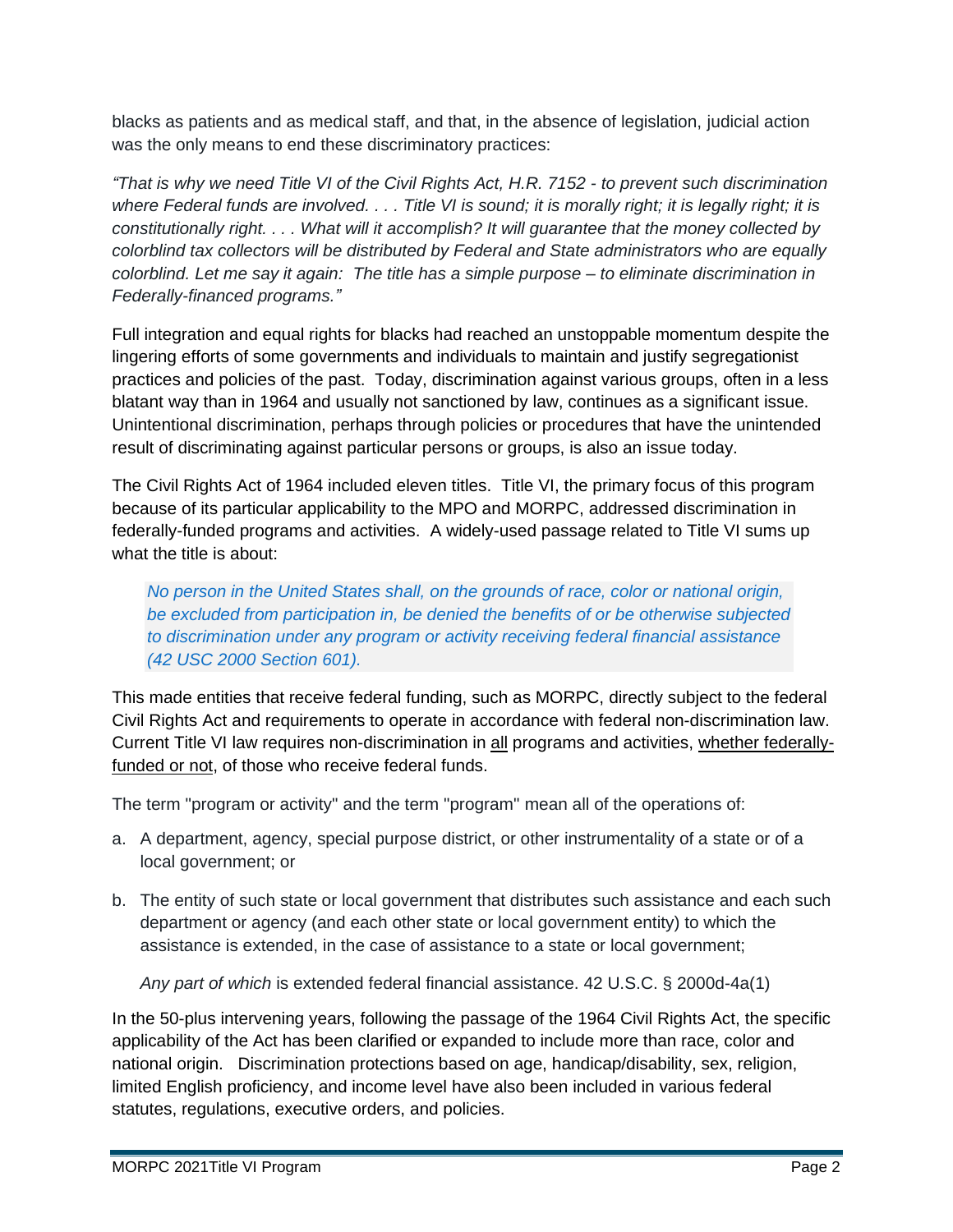MORPC and other federal fund recipients must adjust their programs and policies to conform with these requirements, as well. Federal, state and local discrimination prohibitions against lesbian, gay, bi-sexual, and transgender (LGBT) individuals also are common (e.g., see June 2010 HUD press release No. 10-119).

Many programs have two recipients. The *primary* recipient or conduit directly receives the federal financial assistance. The primary recipient then distributes the federal assistance to a *subrecipient* to carry out a program. Both the primary recipient and subrecipient must act in accordance with Title VI. MORPC is a primary and subrecipient.

The specific Title VI-related activities discussed in this program are mostly in response to regulations and directives of the U.S. Department of Transportation (DOT), particularly the Federal Highway Administration (FHWA) and the Federal Transit Administration (FTA). DOT Title VI implementing regulations are contained in the Code of Federal Regulations, 49 CFR 21.

# C. AUTHORITIES

Most federal agencies have adopted regulations that prohibit recipients of federal funds from using criteria or methods of administering their programs that have the *effect* of subjecting individuals to discrimination based on race, color, or national origin. The Supreme Court has held that such regulations may validly prohibit practices having a disparate impact on protected groups, even if the actions or practices are not intentionally discriminatory. *Guardians*, 463 U.S. 582; *Alexander v. Choate*, 469 U.S. at 292-94; *see Elston v. Talladega County Board of Education*, 997 F.2d 1394, 1406 (11th Cir.), *reh'g denied*, 7 F.3d 242 (11th Cir. 1993)*.*

While each federal agency extending federal financial assistance has primary responsibility for implementing Title VI with respect to its recipients, overall coordination in identifying legal and operational standards, and ensuring consistent application and enforcement, rests with the Civil Rights Division of the Department of Justice.

Title VI claims against an entity such as MORPC may be proven under two primary theories:

- Intentional discrimination/disparate treatment; and
- Disparate impact/effects.

The first refers to intentional discrimination based on race, color, or national origin. The second refers to actions that use a neutral procedure or practice that has a disparate impact on individuals of a particular race, color, or national origin, and when such a practice lacks a "substantial legitimate justification."

The documents below are some of the major federal civil rights-related legislation, regulations, executive orders, and federal agency guidance that MORPC is subject to. These are generally listed chronologically by date enacted and are not all-inclusive. See Appendix A for links to actual documents and other related information.

❖ Title VI of the Civil Rights Act of 1964 (42 U.S.C. 2000) – prohibits discrimination on the grounds of race, color, or national origin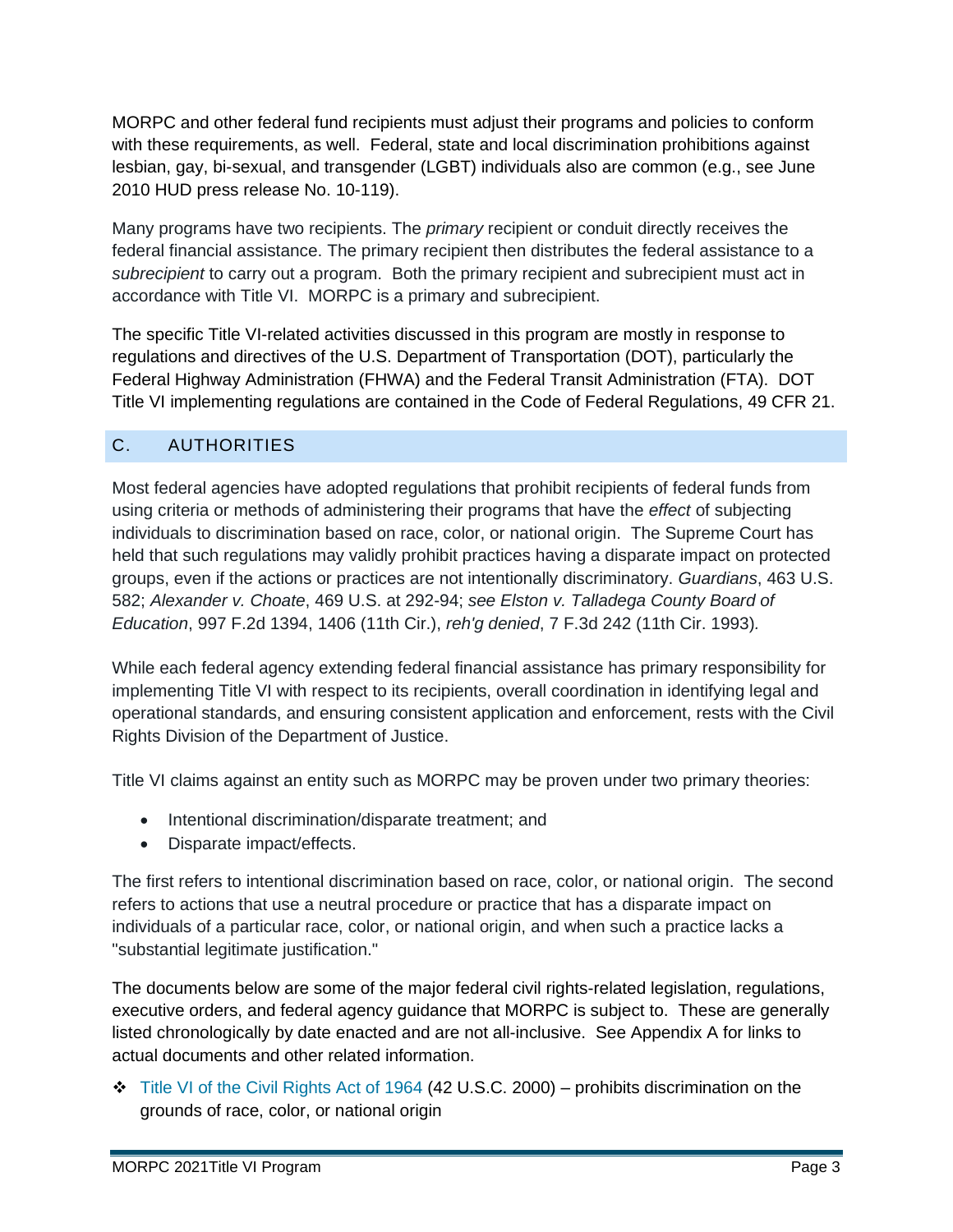- $\div$  1970 Uniform Act (42 USC 4601) related to persons displaced/property acquired
- ❖ Federal-aid Highway Act of 1973 (23 U.S.C. 324) prohibits discrimination on the basis of sex
- ❖ Section 504 of the Rehabilitation Act of 1973 (29 U.S.C. 794) prohibits discrimination based on handicap/disability
- ❖ Age Discrimination Act of 1975 (42 U.S.C. 6101) prohibits discrimination based on age
- $\div$  Implementing Regulations (49 CFR 1.51, 49 CFR 21 and 23 CFR 200) U.S. DOT and FHWA Title VI implementing regulations
- ❖ Federal Transit Laws Title 49 U.S.C. Chapter 53 as amended by MAP-21
- ❖ Civil Rights Restoration Act of 1987 (P.L. 100-259) restored original intent and scope of Title VI to include all programs and activities of federal-aid recipients and contractors whether federally-funded or not
- ❖ Fair Housing Act Amendments of 1988 (42 U.S.C. 3601-3631) adds religion as a protected group for relocation purposes
- ❖ Americans with Disabilities Act of 1990 (P.L. 101-336) non-discrimination based on disability
- ❖ DOT Order 1000.12 implementation of DOT Title VI Program
- ❖ Executive Order 12250 (28 CFR 42.401) Department of Justice coordination of enforcement of non-discrimination in federally assisted programs
- ❖ Executive Order 12898 (EJ) in 1994 federal actions to address equity and fairness in minority and low-income populations ("Environmental Justice")
- ❖ Executive Order 13166 (LEP) in 2000 requires meaningful access to services for people with limited English proficiency

### D. STATE OF OHIO NON-DISCRIMINATION LAWS

The State of Ohio also includes many of the same non-discrimination requirements as the federal government in various sections of the Ohio Revised Code, Ohio Administrative Code, Executive Orders, and other documents. The location for some of this information is Section 4112 of the ORC. MORPC, in all of its functions, is also subject to following these state laws and regulations.

### E. MORPC ORGANIZATION AND FUNDING

MORPC is organized per sections 713.21 and 713.23 of the Ohio Revised Code as a "Regional Planning Commission" (RPC) and serves member jurisdictions in the Central Ohio area. The MORPC Transportation Policy Committee acts as the "Metropolitan Planning Organization" or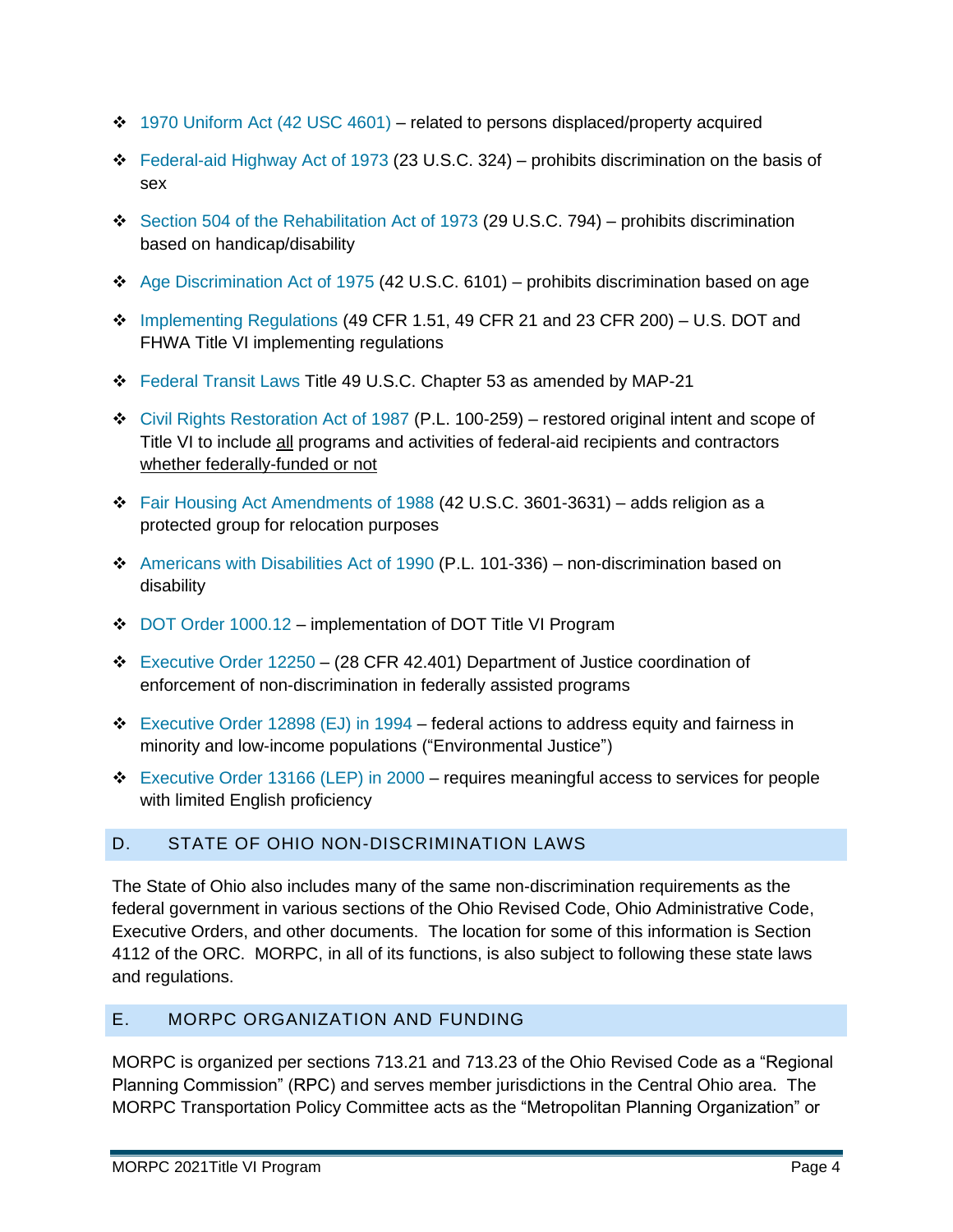"MPO" for the Columbus Urbanized Area (see "Prospectus" in MORPC Transportation Planning Work Program – link in Appendix A) as designated by the Ohio Governor and U.S. Department of Transportation.

MORPC has served as the MPO (or "Transportation Study") since 1964 and as a planning entity per the Ohio Revised Code since 1943 (under different organizational arrangements and names). The current organization, under the name "Mid-Ohio Regional Planning Commission," was formed in 1969.

MORPC currently includes four major "production" departments: 1) Transportation and Infrastructure Development (the "MPO"); 2) Data and Mapping; 3) Planning and Sustainablity; that includes Energy and Air Quality. 4) Residential Services that includes home weatherization and housing rehab and within Transportation Infrasturure and Development there is a separate demand management program that provides ridesharing services in 15 counties. MORPC also includes several "support" departments including Executive Management, Finance, Information Technology, Communications and Engagement and Government Affairs and Strategic Initiatives.

MORPC is an independent, voluntary membership-run planning entity and receives part of its operations funding from member dues, which are also used to match grants. The MPO service area includes Delaware and Franklin Counties, and portions of northwest Fairfield County, southeast Union County and southwest Licking County.

The current MPO geographic area was generally established in 1973 except that portions of middle and northern Delaware County, not previously included in the MPO, were added in the early 1990s. Due to the increasing spread of urban growth beyond the central county in the past decade or so, and due to the larger 8-county U.S. Census Bureau-defined metropolitan statistical area, MPO work considers and sometimes includes, or extends into, areas beyond the MPO boundary.

MORPC is governed by a "commission" (or "board") composed of officials appointed from member governments per MORPC bylaws and articles of agreement. The MPO is governed by the "Transportation Policy Committee" under advisement from the Transportation Advisory Committee and the Community Advisory Committee. The Transportation Policy Committee includes the members of the Commission who are from geographic areas within the MPO boundary and some additional members, per Transportation Policy Committee bylaws.

**Board Diversity** – To understand and effectively serve the needs of a diverse population, an organization's board needs to have the perspective of diverse voices at the table. In January 2021, MORPC conducted a survey of its Board members which also requested racial and ethnic minority representation. There is a total of 158 Board members.

- 47 female
- 111 male
- 8 African American
- 0 Hispanic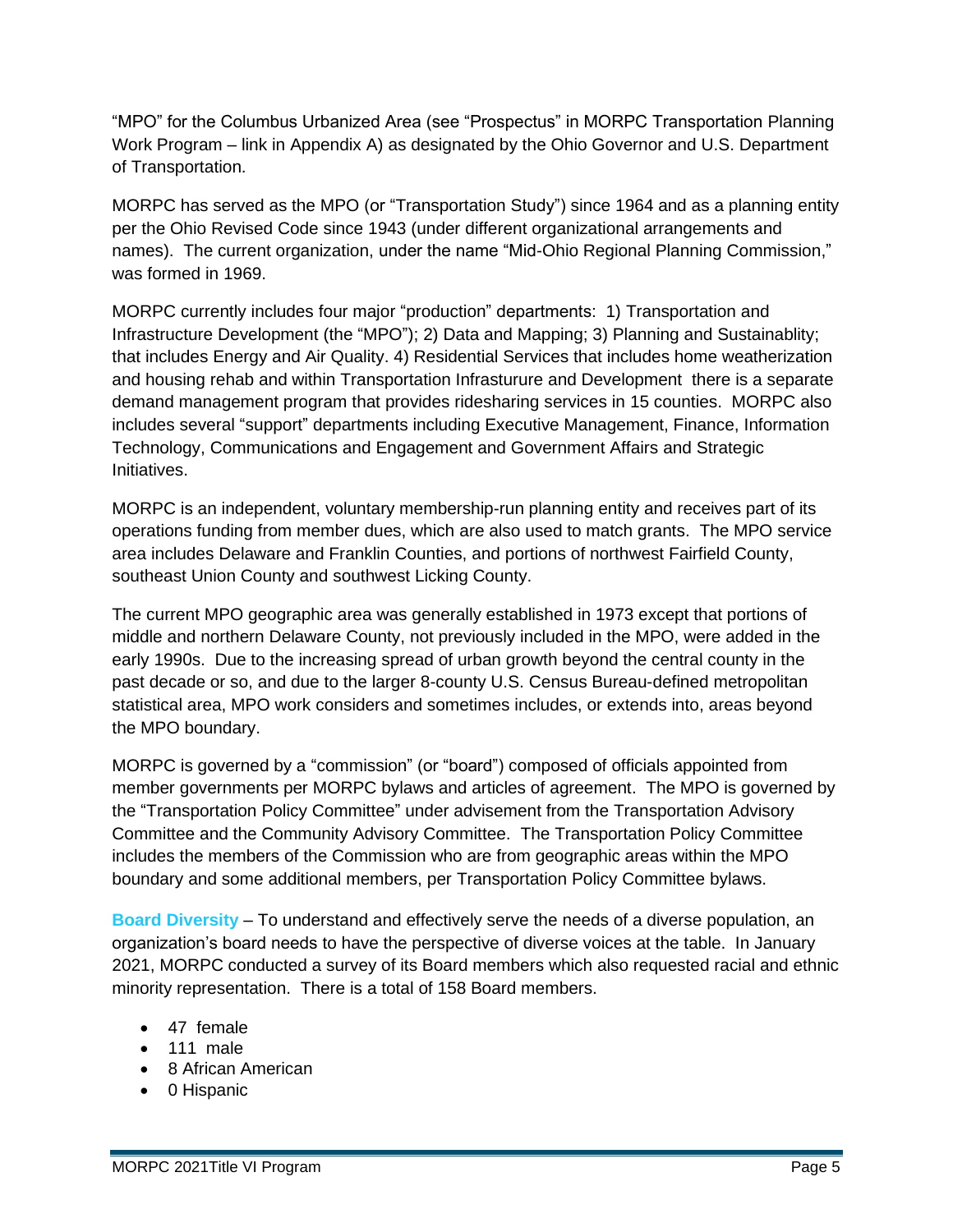- 1 Native American
- 141 Caucasian
- 35 between the ages of 25-44
- 102 between the ages of 45-64
- 20 the age of 65 or older

MORPC operates differently from most public entities in that agency funding comes not from a committed or dedicated tax source but from the voluntary participation of local governments, and from performing work associated with various grants and agreements, which can change over time. These grants and agreements are from federal agencies, the State of Ohio, local governments, utility companies, foundations, and from other public and private entities, to perform, implement or administer specific programs, services or studies.

The funding for a large portion of this work comes directly or indirectly from the federal government, often through state agency recipients. Sometimes these funds come through other subrecipients. The primary federal agencies that provide funding to MORPC include the Department of Transportation (DOT), the Department of Housing and Urban Development (HUD), the Department of Energy (DOE), and the Department of Health and Human Services (HHS). MORPC currently operates three major programs, which normally provide the bulk of federal funding to the agency:

- Transportation/MPO functions funded by the DOT
- Home Weatherization program funded by the DOE & HHS
- Housing programs funded by HUD

#### **Section 5310 Funds**

#### **PROVIDING ASSISTANCE TO SUBRECIPIENTS Chapter III, 11**

MORPC is the Designated and Primary Recipient of FTA Section 5310 funds in the Columbus, Ohio urbanized area. MORPC passes Section 5310 funds through to subrecipients as required by the grant program. MORPC is in the process of developing agreements/contracts using FFY 2018, 2019, and 2020 funds executed with FTA.

Subrecipients are to be held to the same non-discrimination standards and accountable to the FTA Master Agreement as well as more defined guidelines based on their particular projects as MORPC when using these funds. MORPC also complies FTA's Certification and Assurances each federal fiscal year as they become available.

Subrecipients can access MORPC's Title VI notice of rights, complaint form and procedures and adopted policies at http://www.morpc.org/title-vi/. All Title VI complaints regarding services provided with Section 5310 funds are to be addressed to MORPC as well as the recipient using MORPC's complaint procedures.

Sample notices, procedures, demographic and other information will be coordinated and provided by MORPC to assist subrecipients in their Title VI compliance.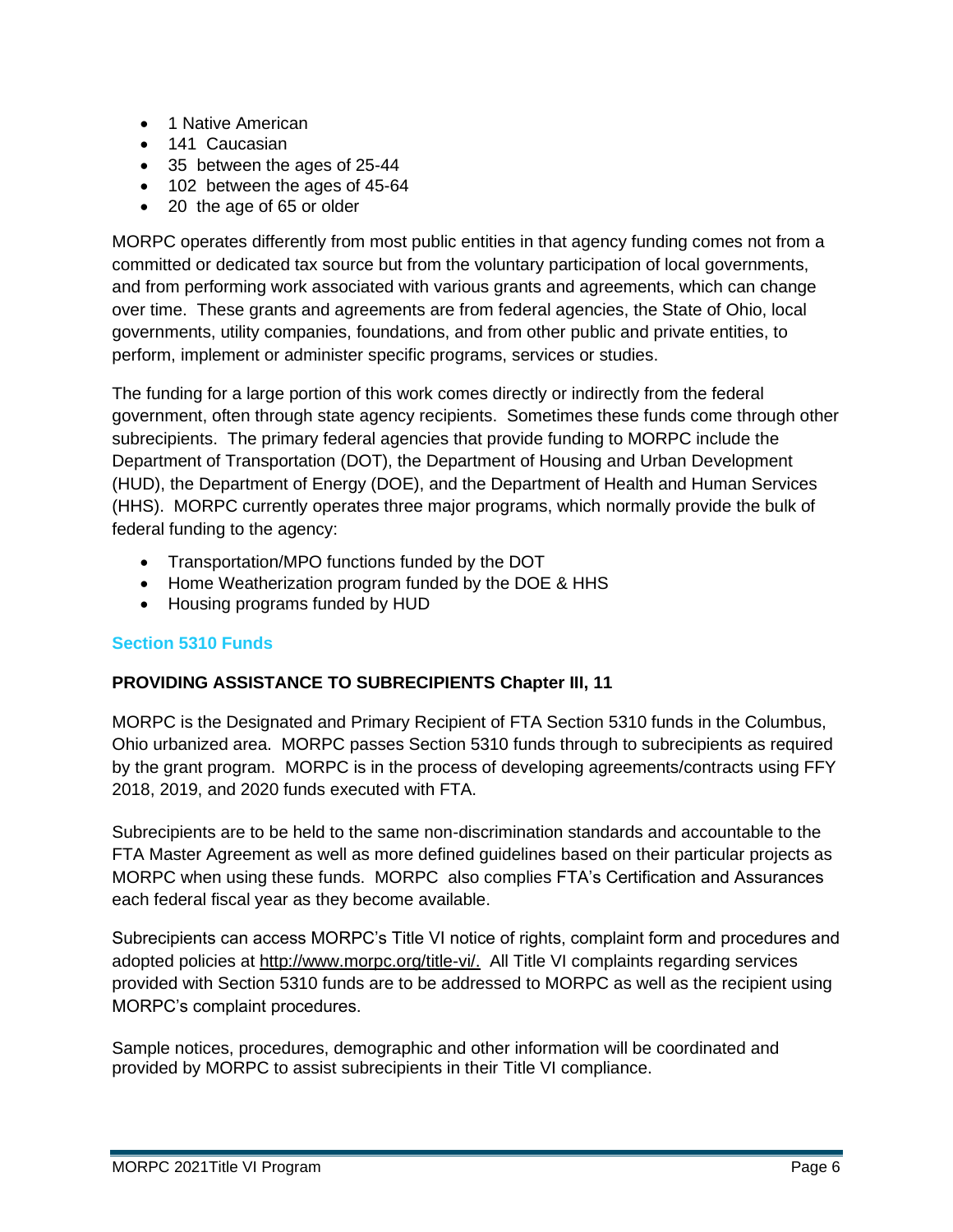### **MONITORING SUBRECIPIENTS Chapter III, 12**

MORPC has developed a process and schedule to track subrecipients Title VI Program compliance and submissions. MORPC's grant administrator will perform site visits as appropriate to each subrecipient to ensure their projects are in compliance with the signed agreement and FTA standards. The administrator will receive reports that will be entered into FTA TrAMS.

As required by the project, selected subrecipients will submit invoices to MORPC for reimbursement. Additional information may be requested in the event documentation is needed for reimbursement to ensure they are in compliance.

### **Conduct Equity Analysis for Determination of Site or Location of Facilities Chapter III, 13**

MORPC and its subrecipients do not use FTA funds to determine the location of a new facility or make renovations to existing facility. No projects require an equity analysis for land acquisition and the displacement of persons from their residences or businesses.

# **Procedures MORPC uses to pass through FTA financial assistance to subrecipients in a non-discriminatory manner Chapter VI, 2, c (2)**

MORPC has a Section 5310 Program Management Plan (PMP) approved by FTA. The PMP documents the pass through of FTA financial assistance to subrecipients in a nondiscriminatory manner. As part of the Section 5310 funding request process, Title VI data collection and general reporting requirements, Limited English Proficiency Requirements and FTA Certification and Assurances is required. A description of procedures to request funding is also included in the PMP. (See Appendix K.)

When funding becomes available, MORPC submits a press release, posts on MORPC's website and social media, sends email blasts and mails post cards to potential subrecipients. MORPC's email and USPS mailing lists are inclusive of minority population organizations.

Each applicant is required as part of its Section 5310 funding request to provide information relating to the clientele to be served by the project, including the number of minority individuals broken down by African American, Hispanic, Asian or Pacific Islander, Native American, and Asian-Indian population groups. MORPC's Title VI complaint process will be used to solicit any complaints based on perceived discrimination based on race, color, or national origin. As a Designated and Primary Recipient, MORPC will monitor subrecipients with regard to Title VI.

#### **Procedures MORPC uses to provide assistance to potential subrecipients applying for funding, including its efforts to assist applicants that would serve predominantly minority populations. Chapter VI, 2, c (3)**

As stated in MORPC's PMP when the funding cycles are announced the selection process is open and transparent, and every effort will be made to reach multiple agencies that provide services to the primary target populations, ensuring equity of access to the benefits of the grant programs among eligible groups, as required by Title VI of the Civil Rights Act.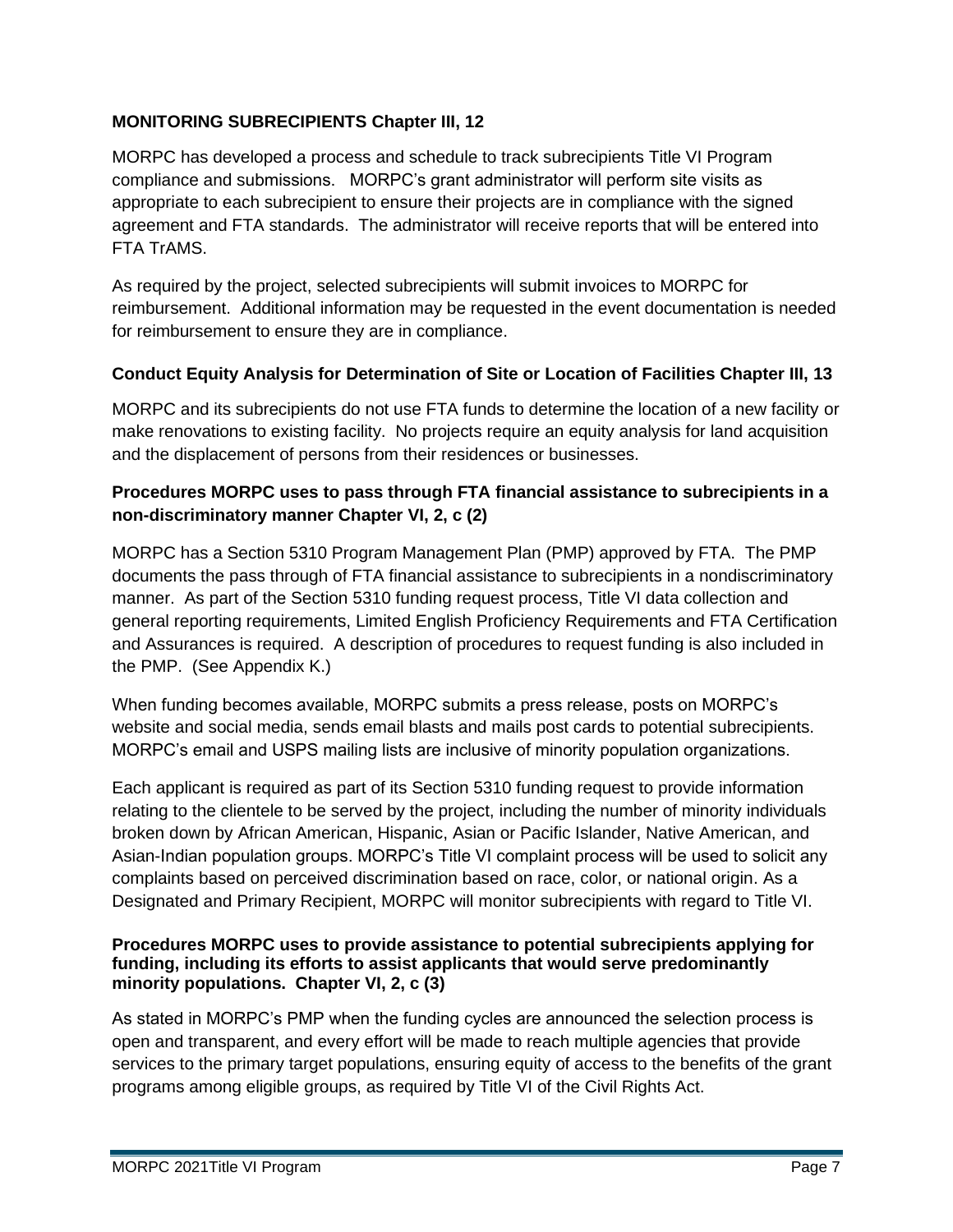MORPC contacts interested parties representing all segments of the study area, including advocates for people with disabilities, the elderly and minority populations have been maintained. In addition to mailing announcements and web postings, funding availability will be communicated using MORPC's Transportation Public Participation Plan. (See Appendix G.)

The selection process includes an informational workshop where outlining the development of project and criteria is offered. The workshop and assistance in developing proposals are advertised and offered to all interested parties.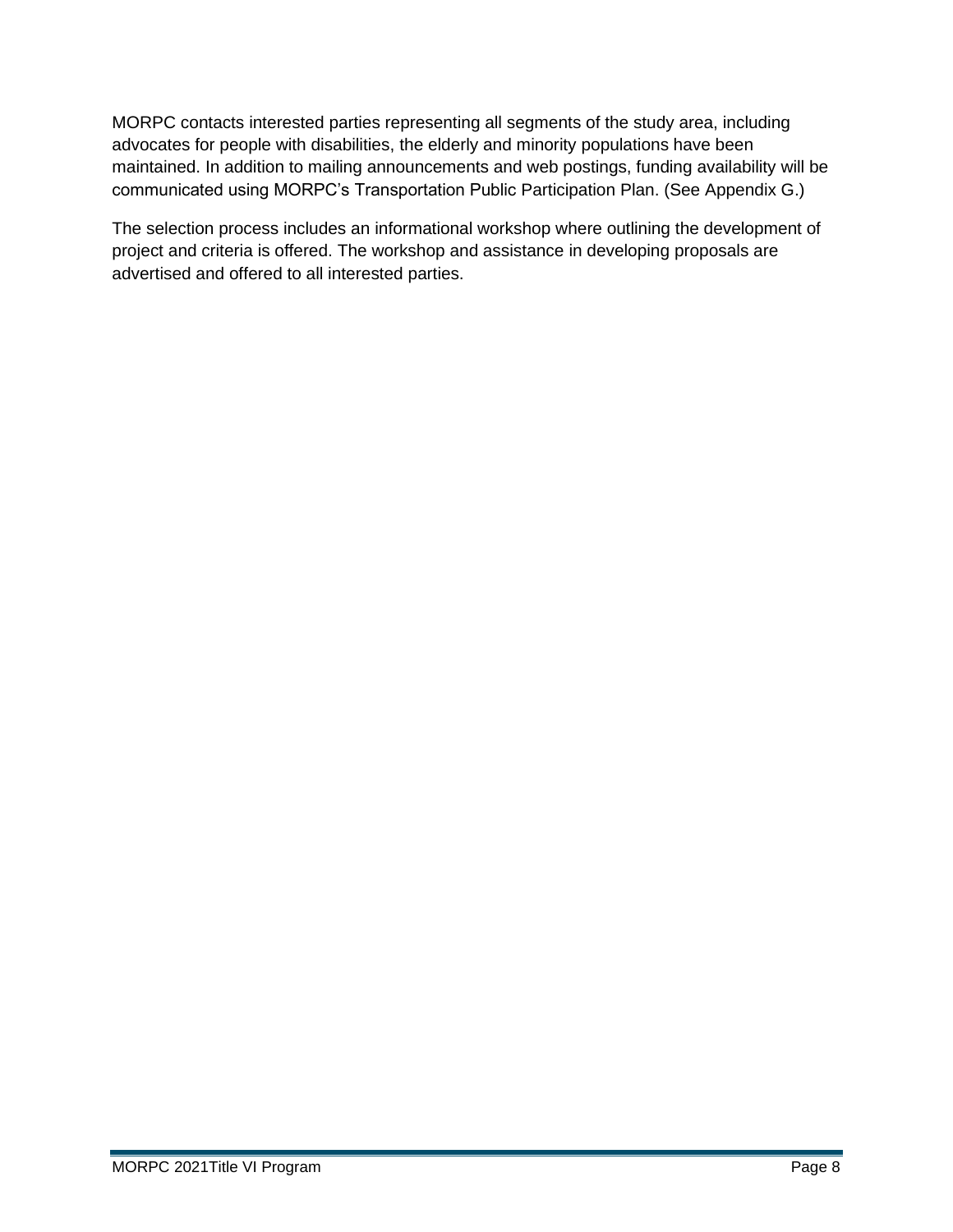# **II. TITLE VI ORGANIZATION AT MORPC**

# A. INTRODUCTION

In general, routine Title VI and related non-discrimination responsibilities at MORPC are handled in a decentralized manner, being primarily the responsibility of individual departments. This reflects the reality that MORPC operates through many different agreements, contracts and programs, and each of them may have somewhat different requirements and responsibilities relating to Title VI and non-discrimination.

Though MORPC is one entity, each production department operates their programs in different functional areas, somewhat independently utilizing different funding sources and agreements, and under varying requirements, roles, and constraints, which individual departments are most familiar with. This affects how Title VI responsibilities are organized at MORPC.

It should be noted that all of MORPC, without exception and across all departments, is subject to following federal Title VI and non-discrimination requirements. In that MORPC receives any federal funds, it is subject to these regulations, but in fact, MORPC receives significant amounts of federal funds that infiltrate every activity and operation of MORPC. This makes the entire agency subject to the related federal laws in all its operations.

# B. KEY STAFF RESPONSIBILITIES

As shown in the MORPC Title VI organization chart in Appendix F, the agency Executive Director, who is hired by the Commission, has overall responsibility for non-discrimination and implementation of the Title VI program. Directly reporting to the Executive Director on nondiscrimination and civil rights issues is the Communications and Engagement Director who serves as the overall agency "Title VI Coordinator."

This person is the key contact person that has general responsibility over civil rights-related and non-discrimination issues that may arise within the agency. Communications and Engagement Director is responsible for Title VI as it relates to public outreach and Title VI notifications.

The other key staff member related to Title VI, who also reports directly to the Executive Director, is the Diversity, Inclusion and Engagement Officer. The Diversity Officer is responsible for helping to make sure the agency meets Title VI requirements in purchasing and in professional service or other contracts. This person is also responsible for employment and hiring and for the agency's Equal Employment Opportunity reporting.

MORPC has recently established an internal Diversity Committee. The committee was created to focus on and improve diversity issues at MORPC. The purpose of the Diversity & Inclusion Committee is to cultivate an environment where individuals of diverse race, gender, and ethnicity may succeed and feel comfortable in the workplace. The committee will convene and engage MORPC employees while promoting the agency's diversity initiatives. Committee members will work alongside the Diversity Officer in achieving MORPC's strategic goals within the Diversity & Inclusion Work Plan. The committee will also guide the diversity efforts of the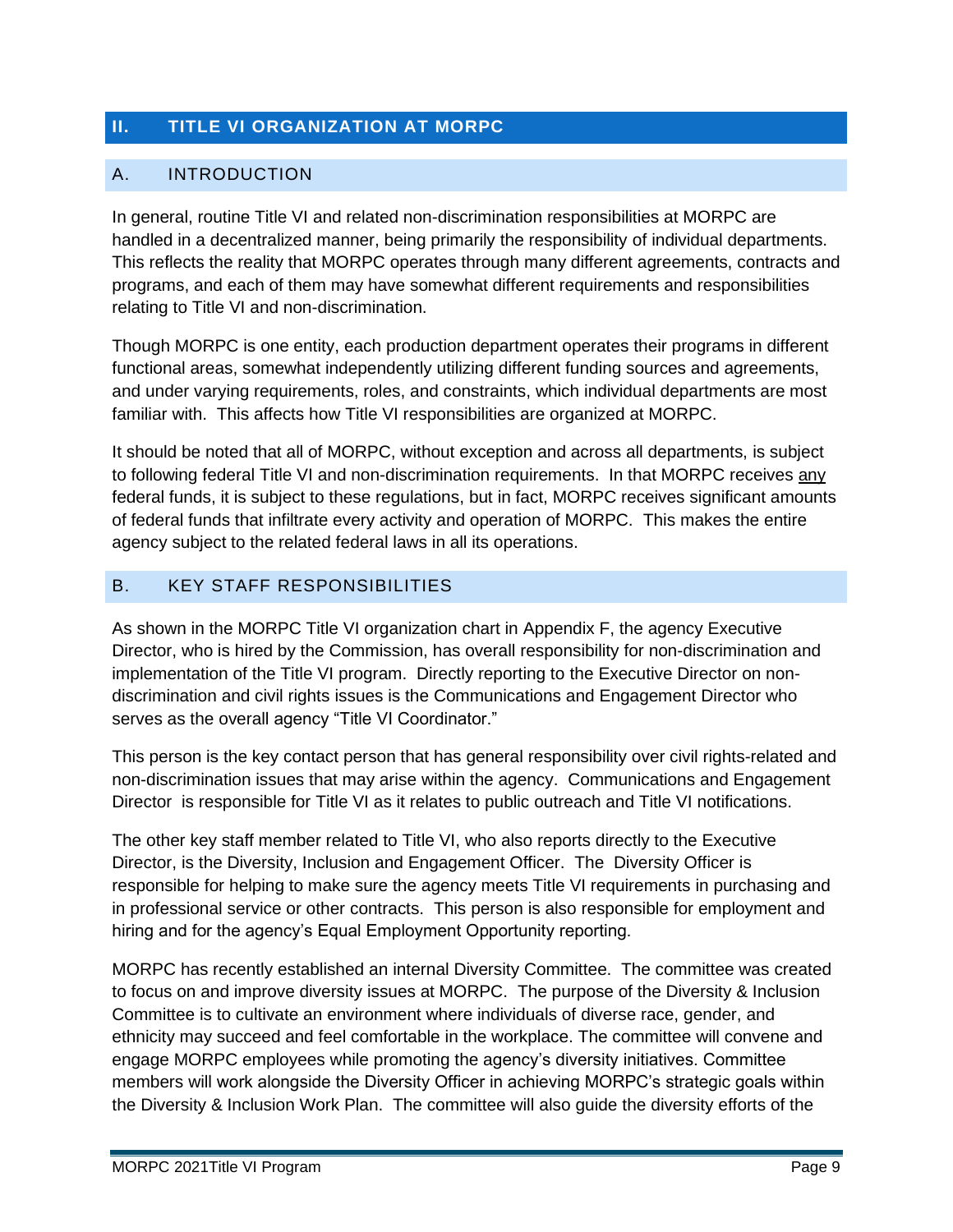MORPC Board and Staff. While not specifically designated to address federal Title VI compliance issues, this committee may have participation in this in the future. Ultimately though, most of the on-going responsibility for meeting program-related Title VI requirements at MORPC rests with each department director.

# **III. KEY MPO TITLE VI ACTIVITIES**

# A. INTRODUCTION

MORPC conducts various activities to address and respond to Title VI-related issues, concerns, and requirements, Section III focuses on the primary Transportation and Infrastructure Development Funding/MPO and related departments activities regarding Title VI and includes planning sub-sections on data collection.

# B. PLANNING PROCESS

### 1. INTRODUCTION

The MORPC Transportation Infrastrucure and Development Department carries out a *comprehensive, cooperative and continuing* planning process in accordance with the Code of Federal Regulations, Title 23, Section 450. The principal products of this process are the Metropolitan Transportation Plan and the Transportation Improvement Program MORPC continually monitors the impacts of its planning to avoid, minimize or mitigate disproportional impacts on Title VI-protected populations through various impact analyses and performance monitoring. These activities are carried out through data collection and public participation, as described in subsections 2 and 3.

- Data collection
- Public participation

The primary responsibility for ensuring that these tasks are appropriately and sensitively carriedout lies with the Transportation Infrastrucure and Development Department Director, while the specific tasks are normally sub-delegated within the Transportation and Infrastructure Development Department. The Communication and Engagement Director also has a significant role in the public participation and notification responsibilities.

The MORPC Transportation Infrastrucure and Development Department has often performed special activities or planning studies outside the MPO's core planning process that are specifically directed to the Title VI-protected populations. Examples include the MPO's past participation with (and ongoing interest in) developing and maintaining the following:

- human services transportation planning, mobility, and job access for the transportation disadvantaged as elements of the *Regional Mobilty Plan* or *Coordinated Plan*.
- *Transportation Demand Management Plan* that incorporates mobility management.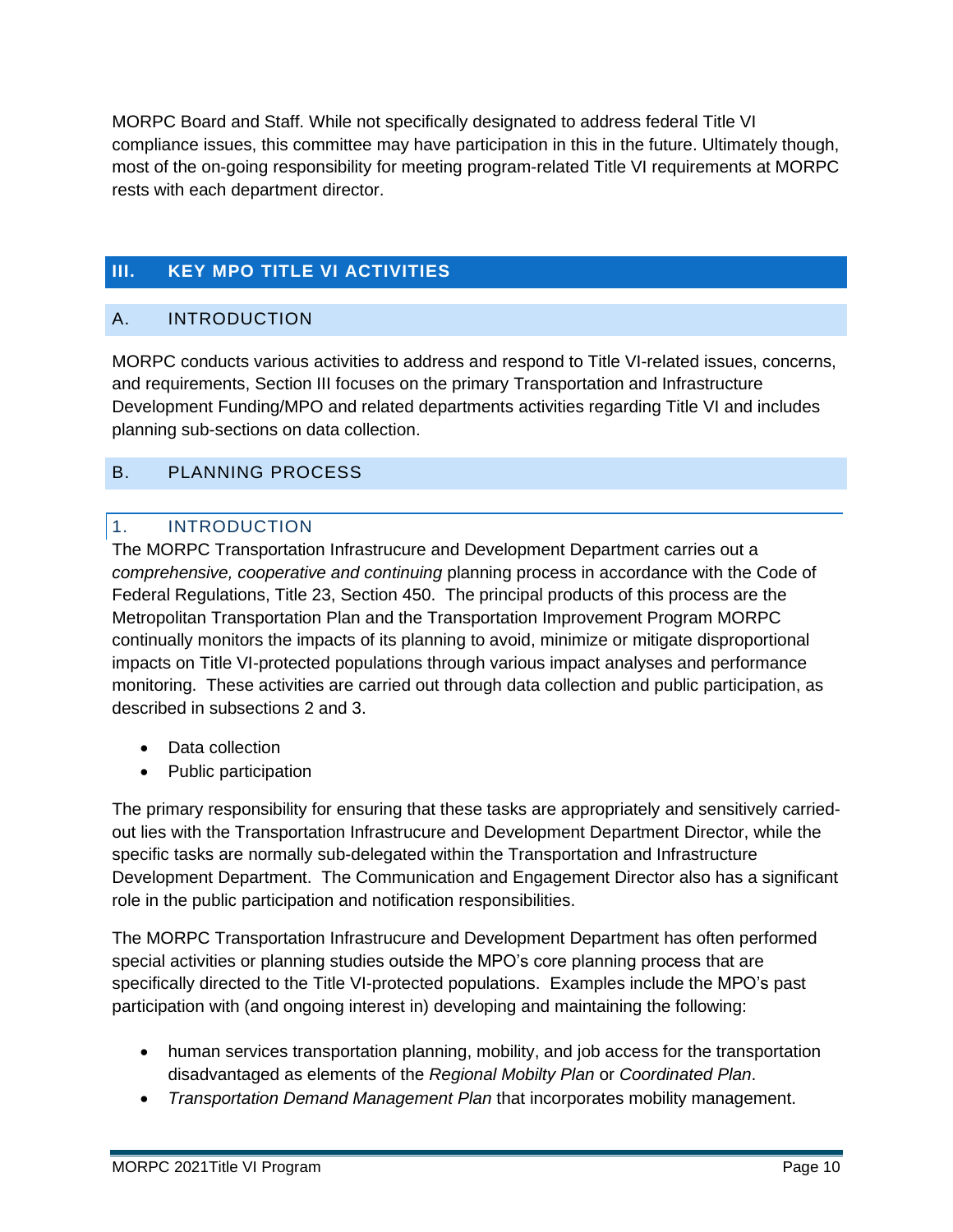- *Planning Framework for the Evacuation of the Transportation Needs Populations in Central Ohio.*
- *insight2050* study that proactively plans for development and growth over the next 30+ years. This report considers changing demographics and impacts to the mobility of the transportation system.
- *Active Transportation Plan* encourages comprehensive and long-range active transportation planning to move the region towards and equitable and connected transportation nextwork.
- *Rickenbacker Area Study* a community driven study of the intermodal hub to develop comprehensive approaches to economic development, infrastructure improvement, workforce mobilty and affordable housing.
- **Minority Mobility Needs:** During our outreach we did not identify any transportation needs specific to minority populations. Our planning process continuously reaches out to minority populations. To date we have not identified that minority populations in our region have transportation needs different from the population as a whole. These needs are access to jobs and other services; improve the safety of the transportation system; and minimize congestion. MORPC also considers the needs of the populatin with lower incomes, older adults and the transportation challenges associated with not having a car or the ability to drive in our region. Over the last several years, the agency has seen an increase in the need to improve transit services and provide more biking and walking infrastructure to create better and more sustainable neighborhoods. Our transportation planning process includes minority population groups and viewpoints.
- **Impacts of State and Federal Funds:** MORPC's analysis of the impact of the distribution of State and Federal funds is shown in Figures IV-1 to IV-35 on pages 15- 31 of the Environmental Justice documentation. The charts identify the impacts of the TIP projects with respect to particular measures on various populations groups which specially include minority and non-minority populations groups. A disparate impact would show up in these graphs if the trends depicted on the graph would be different between minority and non-minority population. In all measures the trend lines of minority and non-minority population follow a similar pattern as a result of the TIP projects when compared to the no build situation. More details can be derived by the paragraph associated with each measure. (See Appendix H.)

This type of work is done periodically in addition to the standard MPO activities discussed below.

# 2. DATA COLLECTION

MORPC is a major collector, user and generator of economic, demographic, land use, transportation, and other data. Collecting certain types of data is a regulatory requirement: *Develop procedures for the collection of statistical data (race, color, sex, age, disability, and national origin) of participants in, and beneficiaries of State highway programs, i.e., relocates,*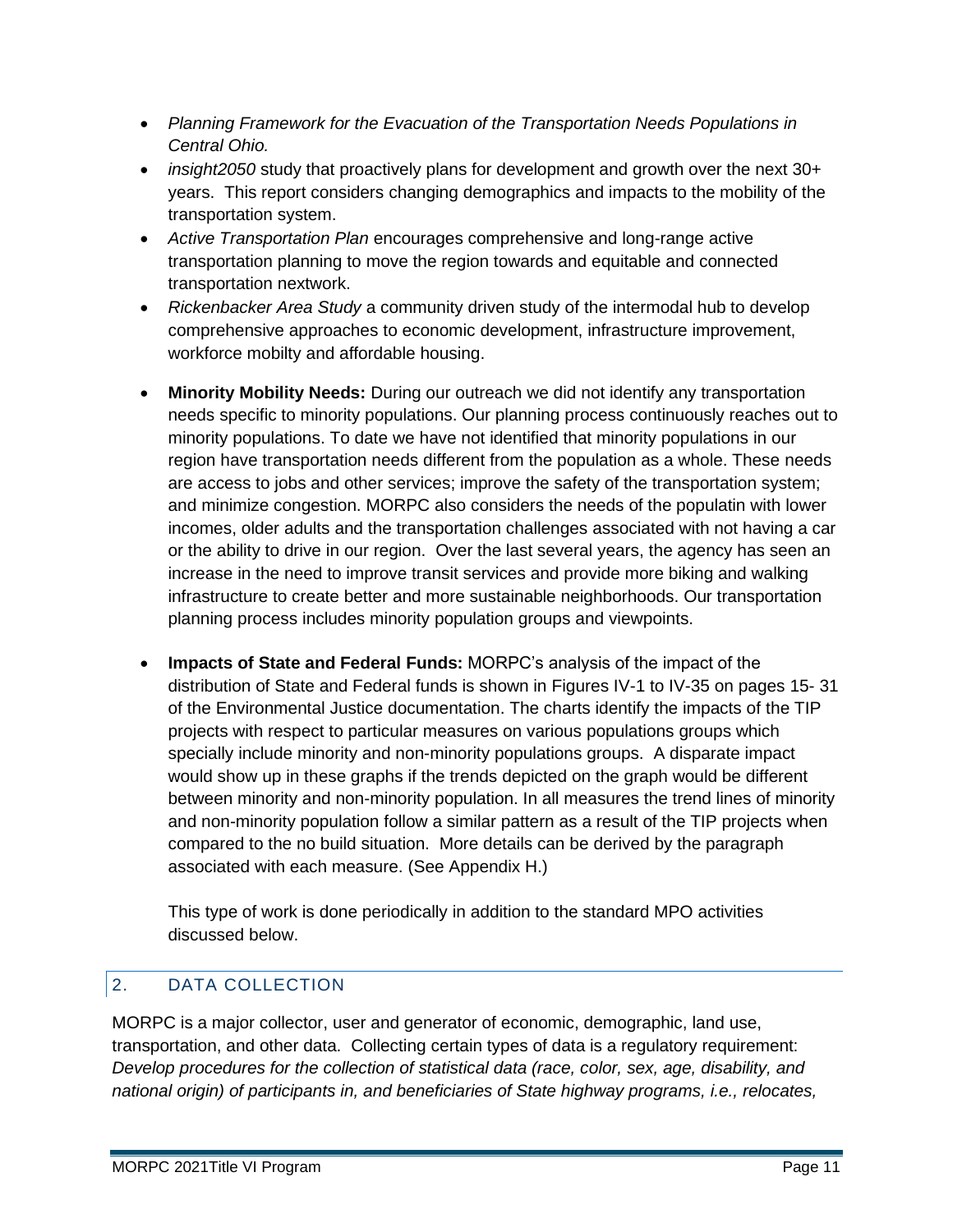*impacted citizens and affected communities* (23 CFR 200.9(b)(4)). Some of the purposes identified for collecting data, include:

To Identify:

- Impacts and persons/businesses impacted by transportation projects
- Transportation needs of all persons/groups within plans or project area
- People to include in the decision-making process
- Leaders/"Champion(s)" for various modes and transportation options
- Benchmark and monitor MORPC diversity efforts

Historically, the major need for data at MORPC has been related to the travel demand modeling component of the transportation work program and is a core part of MORPC's ongoing work. The need for data, however, goes beyond modeling and permeates most planning and service outreach activities at MORPC.

The MPO provides forecasts of population, housing, economic and transportation trends that provide the basis for addressing current issues and exploring future needs. Additional MORPC data for planning purposes includes infrastructure inventories, development inventories, traffic counts, crash analysis, bicycle travel level of stress and travel flow patterns. MORPC also serves as a center for the collection, analysis, and dissemination of information in Central Ohio.

Some data is important to the planning process and Title VI because it helps identify the geographic locations and extent of traditionally-underserved populations that are protected through Title VI.

Demographic data regarding characteristics of these target populations for the metropolitan planning area is gathered and distributed into MORPC's traffic analysis zones. This is done so that the data can be further analyzed through the travel demand model. The analyses result in the identification of planning measurements that can be used to identify geographic areas of high densities of target populations and monitor the impacts of transportation plans and projects

# 3. PUBLIC PARTICIPATION

An effective public participation process is a cornerstone to due process protection under the law. The rationale is the desire for a public participation process that proactively seeks and is open to addressing the needs of all persons, including those traditionally underserved or underrepresented. Furthermore, the rationale is to provide public access and the opportunity for input in the development of agency programming.

The public participation, consultation and notification requirements of MPOs are described in the Code of Federal Regulations Title 23, Section 450.316. CFR 450.316 (1) (vii): *Seeking out and considering the needs of those traditionally underserved by existing transportation systems, such as low-income and minority households, who may face challenges accessing employment and other services*.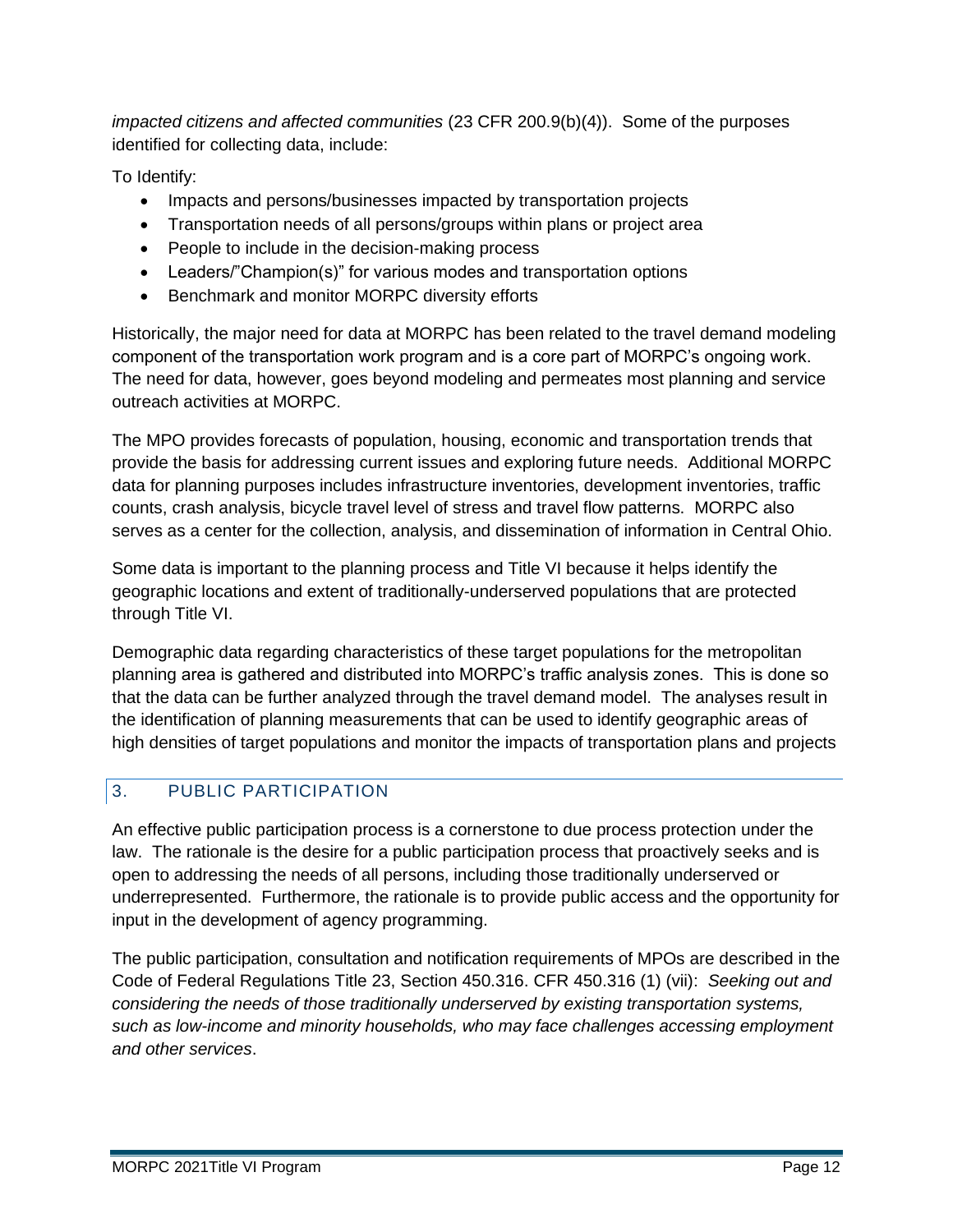Public participation is defined as the *process by which interested and affected individuals or entities are consulted and included in decision-making process*. The public participation process includes:

- Information dissemination (timely and relevant)
- Consultation (honest and open exchanges)
- "Stakeholder" participation (collaborative engagement)

Communication and public outreach are important to MORPC programs and activities. Planning studies conducted by staff often need to include participation by a broad spectrum of area residents. Services offered by the housing or weatherization programs particularly, must reach lower and moderate-income groups, minorities, non-English speaking persons, and others. Results of the public participation efforts are included in the Public Participation Appendix of each document. The Diversity and Inclusion plan also benchmarks the effectiveness of reaching out to these populations. See Focus Area: Service to Diverse Populations in the Diversity and Inclusion Plan. (See Appendix N.)

MORPC's Public Participation Plan for the metropolitan planning organization is updated periodically, and helps to guide the engagement and outreach efforts for the transportation planning process. The current version of this plan is in Appendix G.

Some of the tools that MORPC uses to help keep the public informed include the following:

- $\div$  Website MORPC maintains an extensive website that is updated frequently. The site includes information on the agency's responsibilities, policies, programs, publications, ongoing activities, and press releases. Direct staff links are provided for most of the information on the website.
- ❖ Social Media MORPC's social media efforts include Facebook, Twitter, Instagram, YouTube, and LinkedIn.
- ❖ Publications Each year, MORPC issues a multitude of publications, reports, and maps as part of the agency's work, and responds to and processes a large number of data requests. Much of this can be accessed through the website. Plans and programs – such as the Metropolitan Transportatoin Plan and the Transportation Improvement Program are also distributed to the metropolitan libraries located within the transportation planning area.
- $\div$  Electronic newsletters MORPC utilizes electronic newsletters such as its Regional e*Source* and and other periodic emails to inform the public of its programs, projects, events, and initiatives.
- ❖ Press Releases Press releases are routinely sent to media contacts, including daily and weekly newspapers, and television and radio stations throughout the Central Ohio area. These include numerous Title VI-protected groups. The press releases are also placed on the website.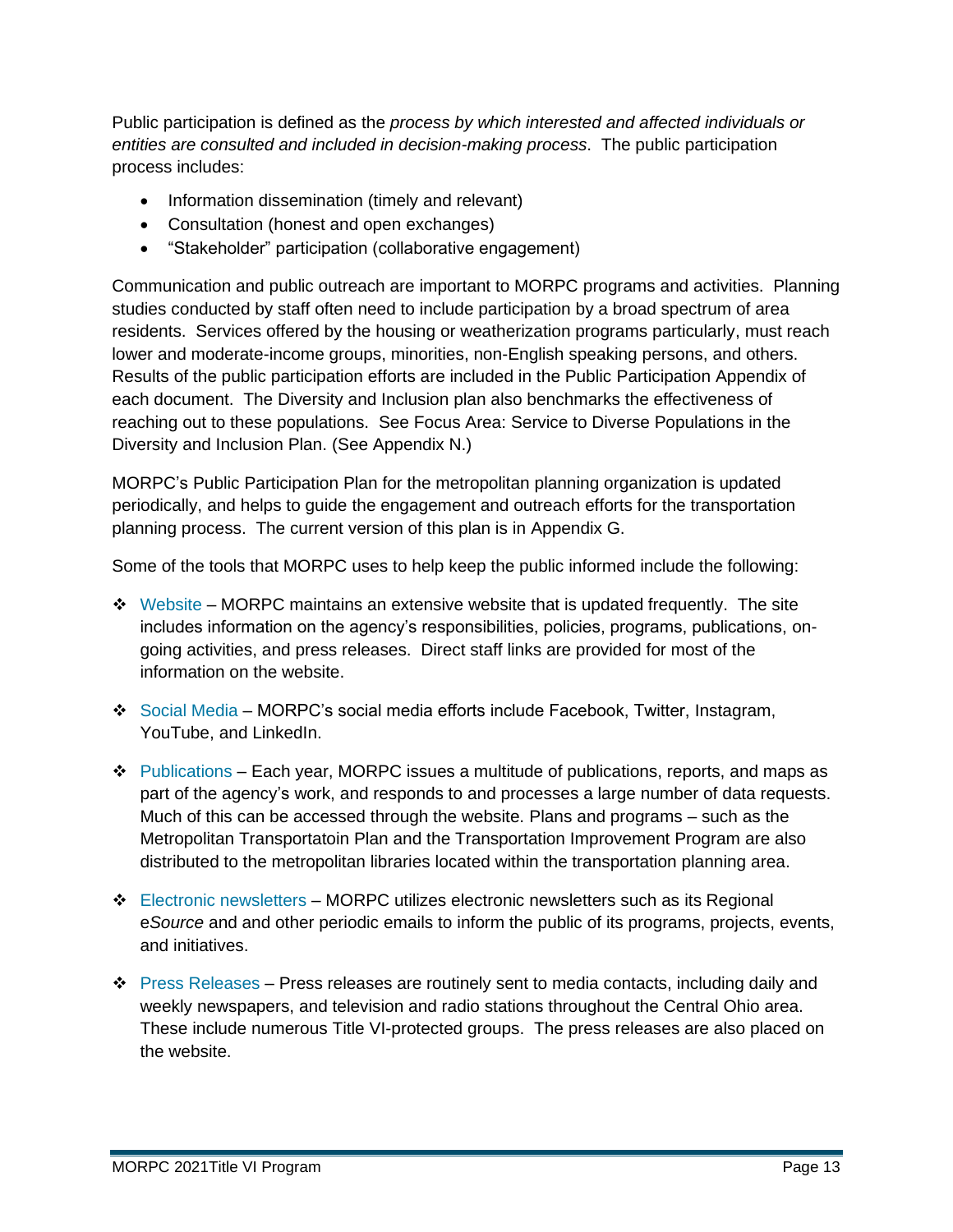- ❖ Meetings Open to the Public All MORPC board and committee meetings are open to the public. Meeting dates, times and agendas for board and major committee meetings are posted in advance on the agency's website, with some meetings taking on a hybrid, inperosn and online format as a result of the COVID-19 pandemic.
- ❖ Opportunities for Public Comment MORPC routinely provides opportunities for public comment through social media, online, email, U.S. mail, fax, phone, and through public comment at meetings. MORPC responds to all comments received.
- $\div$  Staff is Accessible Staff is accessible in person, on the phone, by mail, by fax, and by email. Contact information for many staff members is included on the agency website.
- $\div$  Mailings MORPC routinely uses direct mail and email to keep the public informed of the agency's services, programs, public comment periods, meetings, and publications. These mailings include a large number of community groups and social service agencies, some of which represent Title VI protected groups. MORPC also sends press releases to newspapers that are published by and for traditionally underserved populations.
- $\div$  Events Events such as workshops, open houses, and forums are held regularly. MORPC routinely offers the following different ways for people to comment on activities, programs, and decisions made at the agency, as follows:
	- ❖ Comments are Accepted at Any Time Comments are accepted through social media, online, phone, email, U.S. mail, through interactive webmaps, and in person at any board, committee or public meeting.
	- ❖ Formal Public Comment Periods for Major Activities Formal public comment and review periods are used to solicit comments on major planning and programming activities. This includes major amendments to the Metorpolitan Transportatoin Plan and the Transportation Improvement Program and changes to important MORPC policies such as the Public Participation Plan.

MORPC also has an active Community Advisory Committee that is a major component of the public participation process and provides public input and recommendations to the Transportation Policy Committee. It is the responsibility of MORPC Staff to make sure that the Community Advisory Committee has representation from Title VI-relevant populations.

The Community Advisory Committee presently has up to 24 members including members representing minorities and people with disabilities. MORPC consistently recruits for new committee members. MORPC also reviews and requires that project-specific committees include representation of diverse populations from the study areas.

The Transportation Advisory Committee serves as the technical component of the public participation process and provides recommendations to the Transportation Policy Committee. The Transportation Advisory Committee (TAC) presently has 30 members.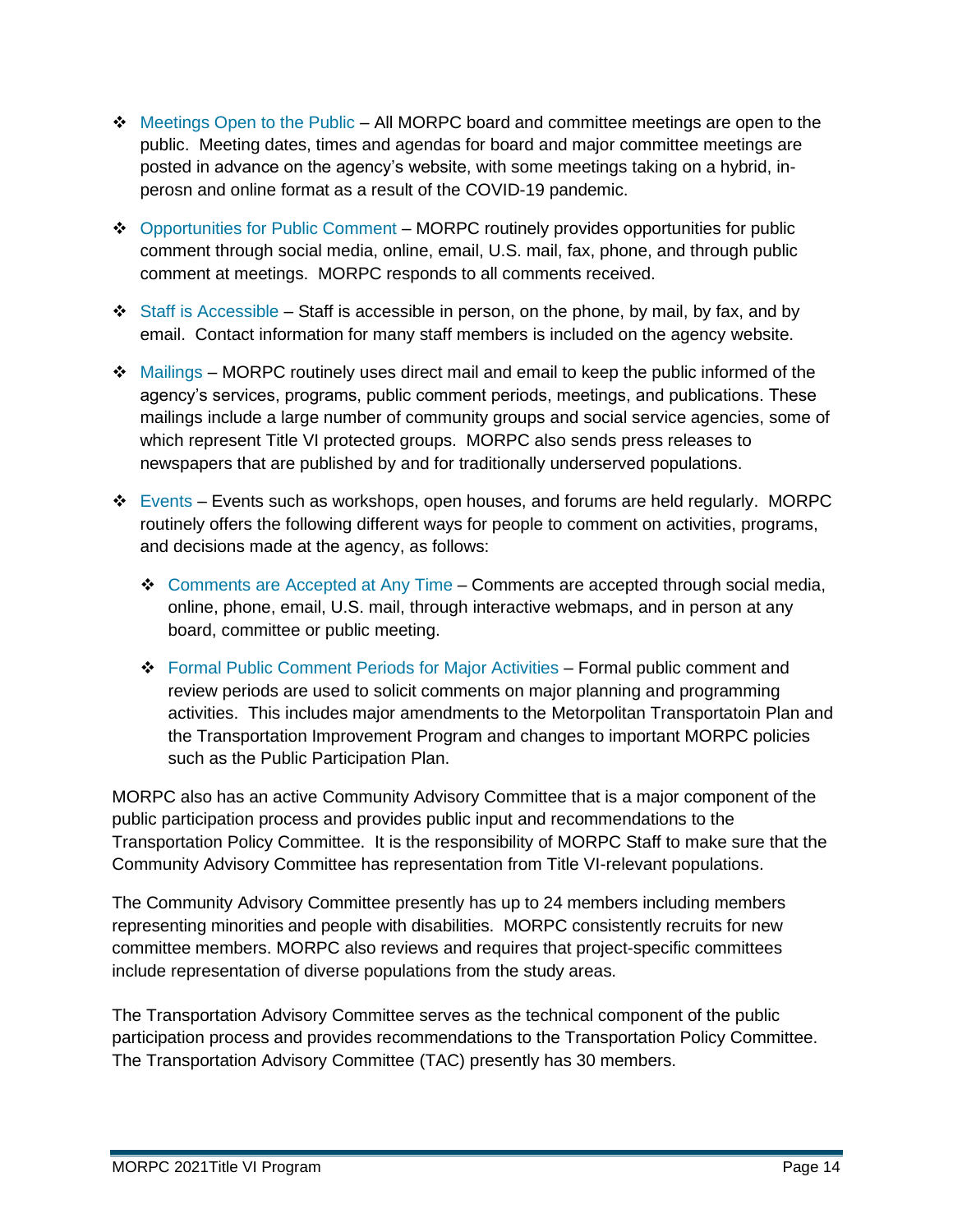In recent years, MORPC has taken steps to reach out to the growing non-English speaking communities in Central Ohio. MORPC has some of its outreach material translated into Spanish and Somali. It also makes efforts to distribute information to Spanish and Somali residents and publications in the region. The MORPC website can be translatabled into various languages. MORPC also has under contract various agencies that provide interpretation, translation and services for the deaf and hearing impaired. This information is available to all staff members so they can assist people who require translation services. See additional information in the Diversity and Inclusion plan under Focus Area: Service to Diverse Populations. (See Appendix N.)

Additional information on public participation is included on the MORPC website. See the MORPC "Public Participation Plan and "Metropolitan Transportation Plan" links in Appendix A.

# C. DIVERSITY AND INCLUSION PLAN

In 2009 MORPC formed the Diversity & Inclusion Committee to investigate the agency's approach to diversity. The committee inventoried each department's policies in serving diverse populations. The committee also hired a consultant, Multiethnic Advocates for Cultural Competence (MACC), to help MORPC enhance its diversity efforts.

In 2013, MORPC created the first MORPC Diversity & Inclusion Work Plan. The plan utilized the suggestions from MACC based on surveys and focus group interviews with staff and board members, as well as information provided from a MORPC self-assessment for cultural competence in the workplace completed for United Way.

The goal of the yearly work plans is to cultivate a work environment that is welcoming and inclusive; provide services and programs to the Central Ohio community creating a special place to live, work, and raise a family; and create a place for businesses to want to locate. The work plans assist MORPC in its planning and decision-making, establishing priorities, providing relevancy to the MORPC region, building capacity, maintaining accountability, allocating resources and improving services to the Central Ohio community.

MORPC's commitment to diversity is evident in its Diversity Statement:

*"Diversity refers to the differences that make us unique. MORPC recognizes, values, embraces and celebrates diversity by respecting and utilizing all of our differences to enhance our lives and our society."*

The current 2019-2020 Diversity Work Plan reviewed the efforts of the previous Work Plan and the six focus areas.

The matrices, sorted by focus area, identifies: the process in which to achieve desired outcomes (Infrastructure); the capability to implement the processes (Competency); and the MORPC Team Member(s) responsible for the specific infrastructure (Staff). Each matrix provides an area for reporting results (Outcome).

• **Workforce** (WF) – Commit to the preparation of a culturally competent workforce.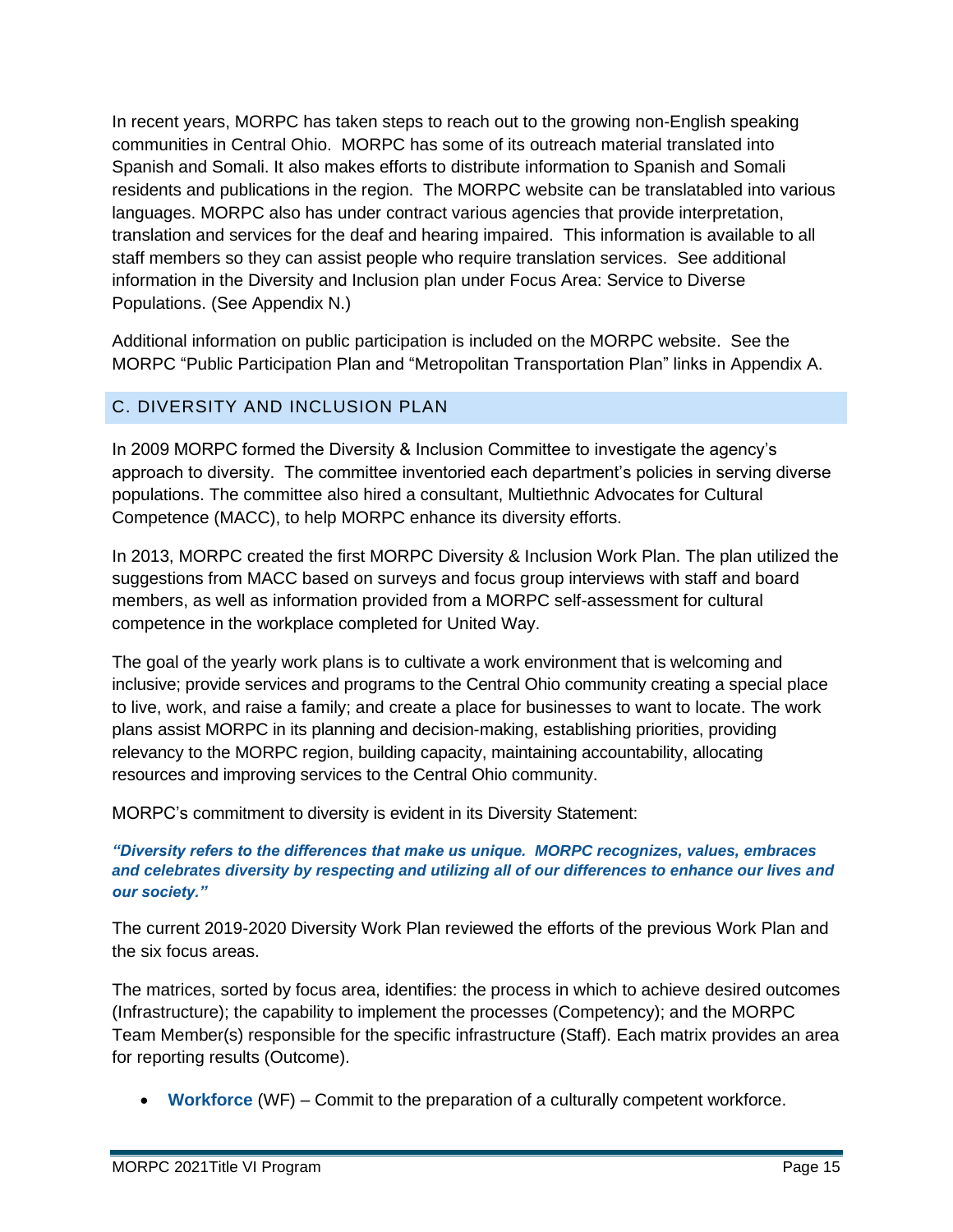- **Workplace** (WP) Improve accessibility and accommodations for minorities, people with disabilities and GBLTQ.
- **Diversity Spend** (DS) Increase diverse vendors spend to 10 percent.
- **Service to Diverse Populations** (SD) Increase/enhance service to diverse populations.
- **Diversity Requirements** (DR) Continue to meet the federal requirements for DBE and Section 3 HUD monitoring and reporting.
- **Diversity Communications** (DC) Increase the promotion of MORPC's services and programs to diverse audiences, and increase the awareness of MORPC's Diversity & Inclusion efforts.

As a result of the outcomes from the previous Work Plan new actions were developed to improve performance on priority Diversity & Inclusion goals and to implement new internal structure to improve capacity, results and priority. The results of those efforts are revealed in the current Diversity Work Plan.

See Appendix N for the complete Diversity and Inclusion Work Plan.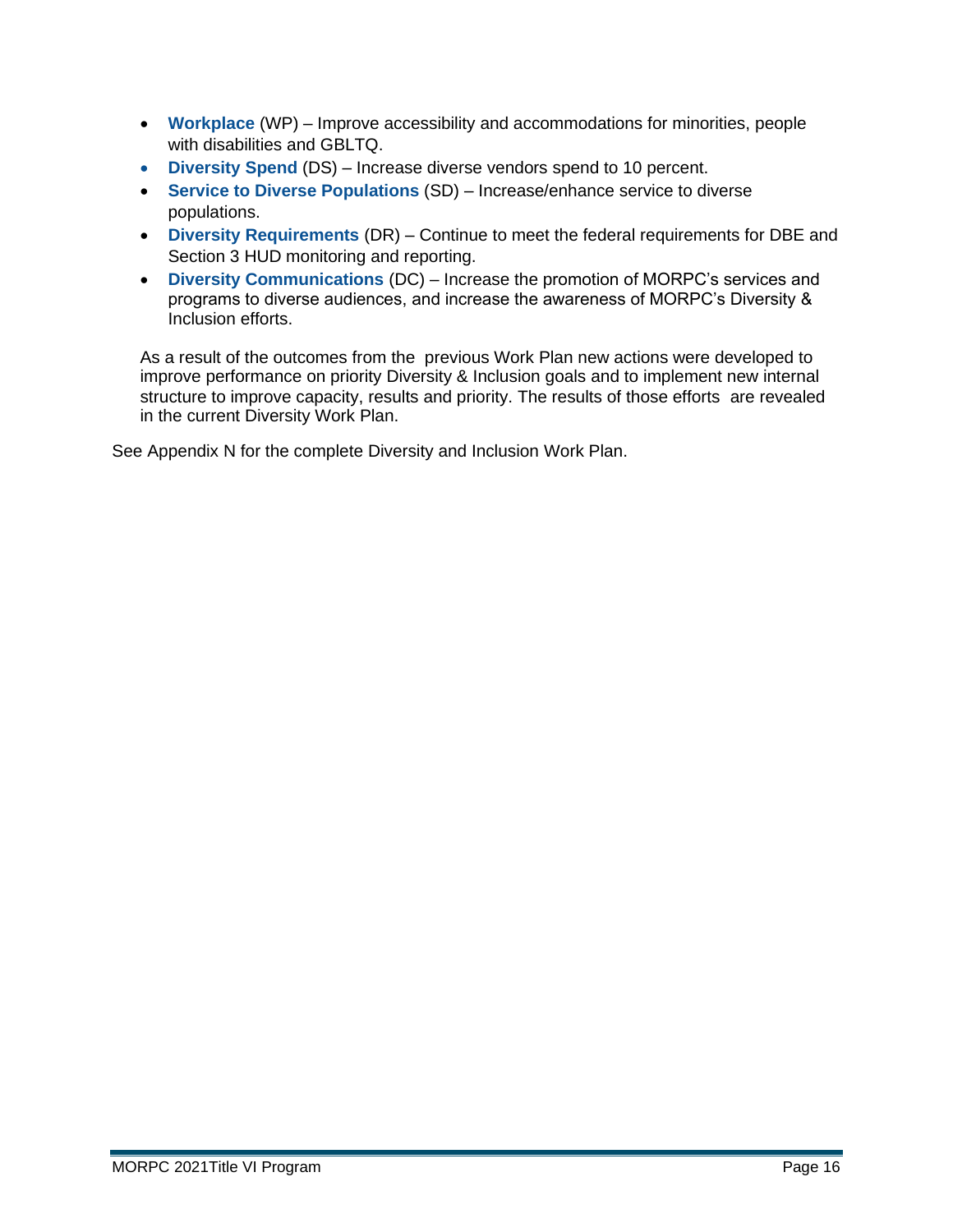# **IV. OTHER TITLE VI-RELATED RESPONSIBILITIES AT MORPC**

### A. TITLE VI RESOLUTION, POLICY STATEMENT AND ASSURANCES

MORPC is required by the U.S. Department of Transportation to submit approval of the threeyear Title VI program and to maintain a Title VI policy statement signed by the Executive Director and Title VI assurances. (See Appendix J.) The policy statement, included in Appendix C, is an express commitment to non-discrimination and is signed by the chief administrative officer. The policy statement is required to be circulated throughout the organization and general public.

The Title VI assurances are now included as part of the annual MPO self-certification resolution, usually adopted in May of each year. Appendix C includes a copy of this from FY 2021.

It is relevant to note that by signing an assurance, the recipient has provided documentation that may be a basis for a 'breach of contract' action. Even without such writing, courts describe Title VI obligations (and other non-discrimination laws) as similar to a contract; "the recipients' acceptance of the funds triggers coverage under the non-discrimination provision" (*Paralyzed Veterans*, 477 U.S. at 605).

Assurances serve two important purposes: they remind prospective recipients of their nondiscrimination obligations, and they provide a basis for the federal government to sue to enforce compliance with these statutes.

### **The notice, Notifying the Public of Rights Under Title VI, can be found on MORPC's website at http://www.morpc.org/title-vi/,** in **MORPC's lobby, and in the employee lounge.**

### B. ON-SITE TITLE VI FEDERAL OR STATE REVIEWS

The federal agency providing the financial assistance is primarily responsible for enforcing Title VI as it applies to its recipients. Federal agencies have several mechanisms available to *evaluate* whether recipients are in compliance with Title VI, and additional means to *enforce* or obtain compliance should a recipient's practices be found lacking. Evaluation mechanisms include pre-award reviews, post-award compliance reviews, and investigations of complaints.

MORPC is subject to on-site federal or state Title VI compliance reviews, though this would be a rare-occurrence, if it took place. On-site reviews, which would be a detailed review of how MORPC addresses Title VI compliance, can be done anytime that a federal agency director believes that such a review is warranted, or for other specific reasons. Due to the dispersion within the MPO and the agency of Title VI activities and responsibilities, any response to on-site reviews by the agency is likely to be a joint effort by various individuals and departments.

Much more common, are special Title VI reviews pertaining to one project (see next section), activity or to complaints, usually requiring a written response. Title VI issues are also usually reviewed as part of the MPO on-site certification review conducted by FHWA and FTA every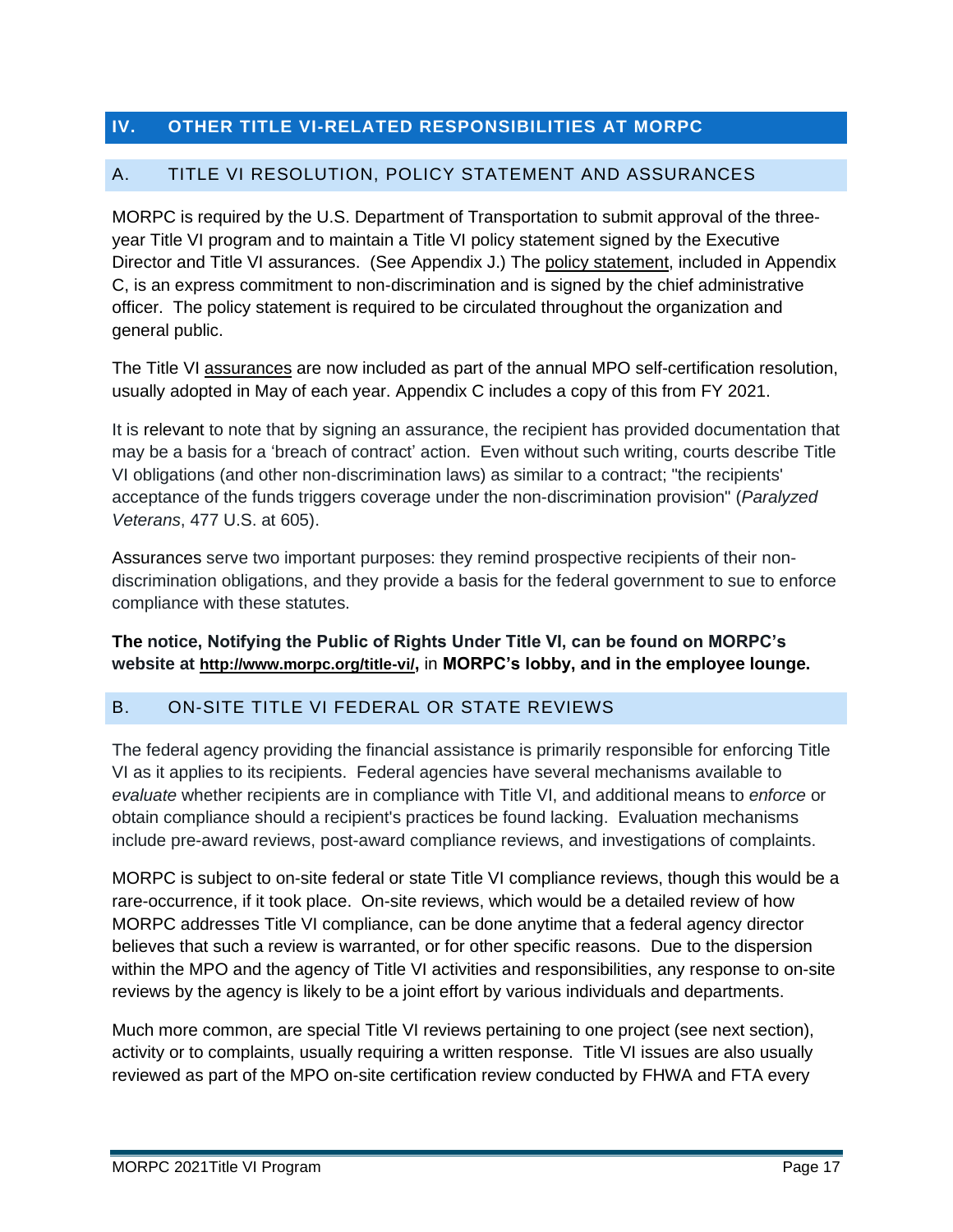four years. MORPC strives to comply to proper procedures and maintenance of documentation of all activities related to Title VI.

# C. SPECIAL GRANTS

It is not unusual for MORPC to apply for special grants from various federal agencies or for federal grants through state agencies. These grants may be initiated by the MPO or another department at MORPC and may be a joint effort across departments. Often, in these cases, the federal agency (or state agency representing the federal agency) will require their own Title VI assessment – primarily answering various questions (and perhaps providing documentation) regarding Title VI at MORPC. This assessment is in accordance with U.S. Justice Department recommended procedures for federal agencies.

Completing the required forms and documentation may be a combined effort at MORPC. As noted in the previous section, MORPC having correctly followed and documented Title VI procedures in the past can make responding to these Title VI reviews less difficult. The current document also should help with this.

Federal agencies typically require that an applicant submit an *assurance* of compliance with Title VI (and other applicable non-discrimination related laws) as part of a pre- grant award review. They may request information on pending lawsuits or complaints, prior compliance determinations, ethnic makeup of staff and decision-making bodies, and other related information. As part of the federal agency internal screening process, agency civil rights officials are normally notified of potential assistance grants and are provided the opportunity to raise a "red flag" or concern about potential grant recipients, such as MORPC.

# D. COMPLAINT PROCESS

Any individual may exercise their right to file a complaint with MORPC, or oversight federal or state agencies, if that person believes that they have been subject to unequal treatment or discrimination, in their receipt of benefits/services on grounds of race, color, or national origin. MORPC adopted an external Title VI complaint process in 2004.

Under MORPC's Requirement to Record and Report Transit-Related Investigations, Complaints, and Lawsuits, MORPC has not, in the past three years, received a Title VI complaint, investigation or lawsuit.

MORPC makes a concerted effort to resolve complaints informally at the lowest level, using the agency's non-discrimination complaint process or other procedures. The complaint process is intended to be used for external discrimination complaints. It includes a multi-step process for resolving complaints in conjunction with the Ohio Department of Transportation and federal agencies.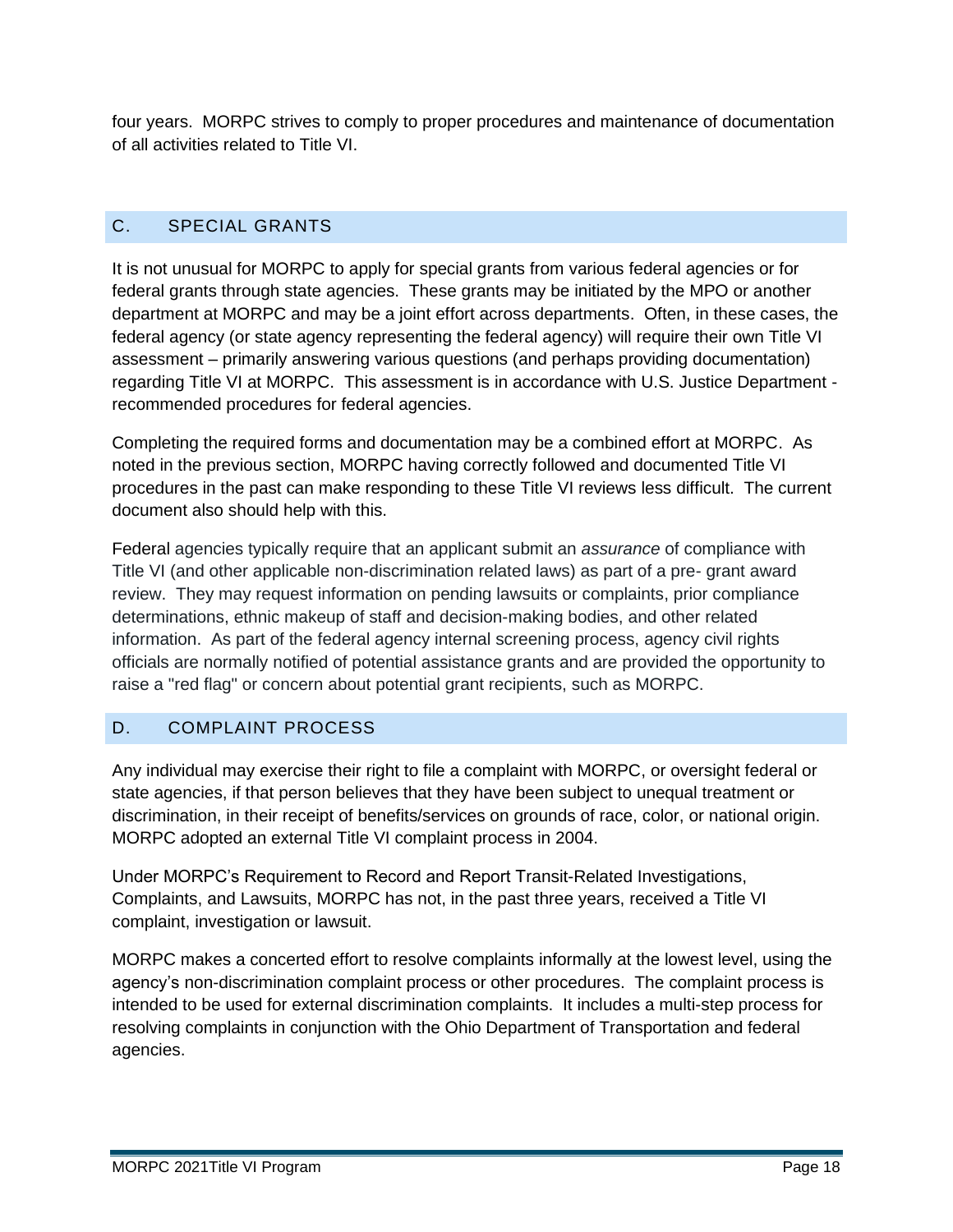MORPC is also required to make it known that discrimination-related complaints can be submitted to MORPC using this procedure or through the federal highway or transit administrations, or other federal agencies.

Per the complaint process, complaints would first be submitted to the Director of Communications and Engagement. This person will review the complaint then request assistance in the response from the appropriate department director. The current complaint process is in Appendix E and on the MORPC website.

# E. NOTIFYING BENEFICIARIES OF PROTECTION UNDER TITLE VI

In order to comply with 49 CFR Section 21.9(d) and the FTA Civil Rights Assurance (that MORPC has signed) and other requirements, recipients and subrecipients shall provide information to the public regarding their Title VI obligations and apprise members of the public of the protections against discrimination afforded them by Title VI. The information shall include:

- A statement that the agency operates programs without regard to race, color, and national origin.
- A description of the procedures that members of the public should follow in order to request additional information on the recipient's or sub-recipient's non-discrimination obligations.
- A description of the procedures that members of the public should follow in order to file a discrimination complaint against the recipient or subrecipient.

Notices of Title VI obligations and protections against discrimination are located on MORPC's website<http://www.morpc.org/title-vi/> in MORPC's main lobby and in the employee lunchroom. The notices are written in English and Spanish. Information regarding the notices is also available in the Diversity and Inclusion Plan under Area of Focus: Workplace.

The FTA Title VI Assurance says:

*The Mid-Ohio Regional Planning Commission will make it known to the public that the person or persons alleging discrimination on the basis of race, color, or national origin as it relates to the provision of transportation services and transit-related benefits may file a complaint with the Federal Transit Administration and/or the U.S. Department of Transportation*.

MORPC does this in the following ways:

- Website MORPC maintains a website with a wide-range of information on discrimination-related concerns. It also includes MORPC's complaint process.
- Major Publications In major publications, such as the Metropolitan Transportation Plan and Transportation Improvement Program, information is included in the front on MORPC's obligations related to Title VI and where to get more information.
- Brochures the non-discrimination clause is also placed on MORPC pamphlets, brochures and applications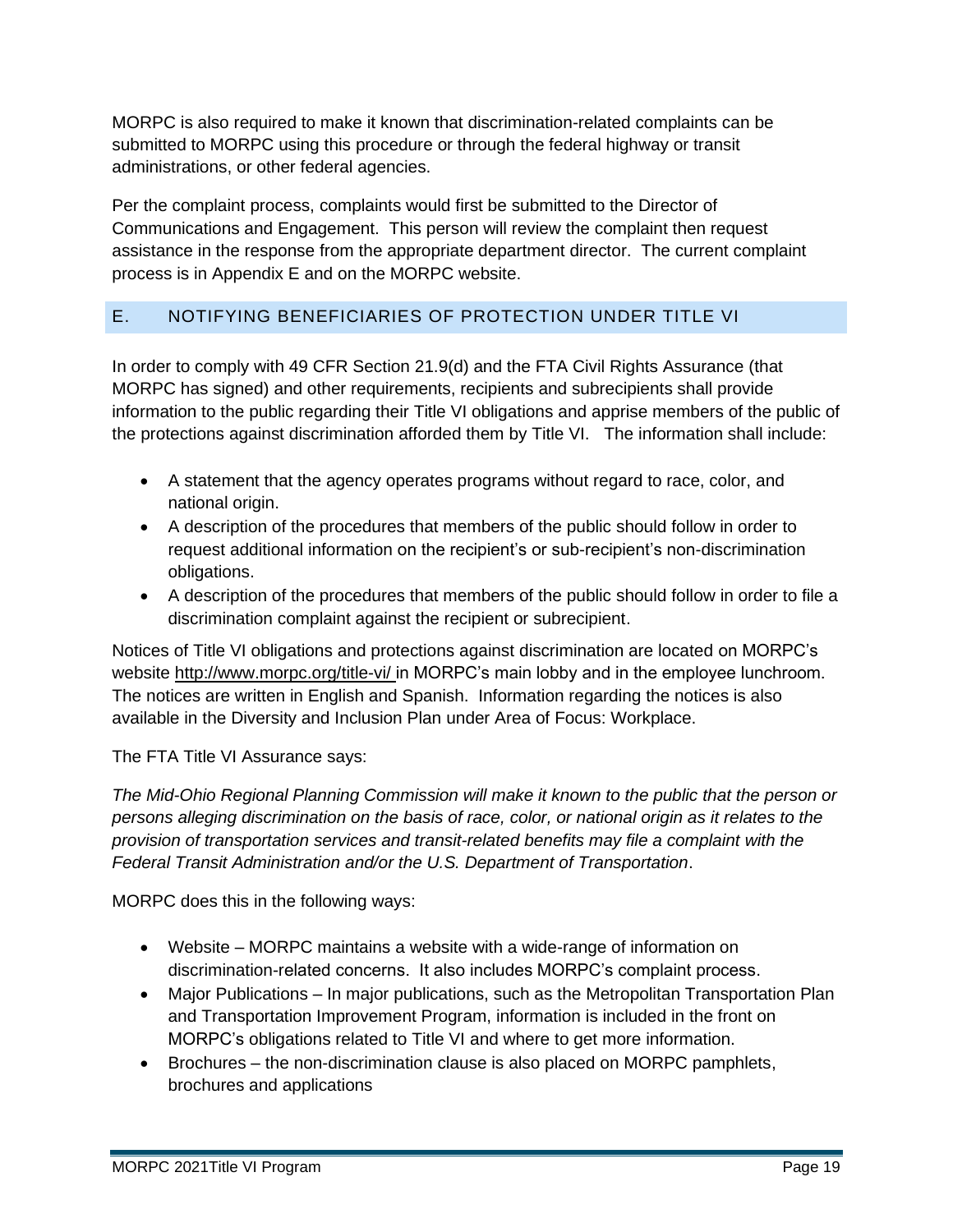# F. LIMITED ENGLISH PROFICIENCY (LEP) AND OTHER COMMUNICATION **ISSUES**

A limited English proficiency or LEP person is one who does not speak English as primary language and has limited ability to read, speak, write, or understand English. MORPC is required to implement *sound measures* and take *reasonable steps* for meaningful access to programs and activities by LEPs.

Requirement to Provide Meaningful Access to LEP Persons: Language Assistance Plan or LEP Plan is located in Appendix I.

Additional information on the LEP population is available in the Diversity and Inclusion Plan under Area Focus: Service to Diverse Populations and the ODOT Title VI Assessment. (See Appendix N.)

Illiteracy is another situation that can make communication, especially written communication, difficult. MORPC staff is available to help client's complete applications for service and other documents and to take verbal comments. Public meetings are also frequently held which allow for communication verbally with staff and in written form.

# G. ANNUAL TITLE VI REPORT FOR ODOT

Annually, in May, in conjunction with developing the coming year's planning work program, MORPC updates the Title VI report required by the Ohio Department of Transportation. The MPO is mostly a subrecipient of federal transportation funds and ODOT is usually the primary recipient for MORPC.

The ODOT report, which helps to satisfy federal requirements for the primary recipient and the subrecipient, is submitted to ODOT with the transportation work program and currently includes information related to: the composition of the MPO staff; Title VI complaints; use of minority contractors; and citizen participation activities. A copy of the most recent report is included in Appendix D and on the MORPC website.

#### H. CONTRACT PROCEDURES

#### Contract Procedures

MORPC's contracting and pre-contracting steps are generally done on a decentralized basis by individual departments, though all contracts are reviewed by the MORPC Chief of Staff & Director of Operations. MORPC's current contracting procedures, as adopted by the Commission, are contained and available in Appendix O. These are general requirements that apply agency-wide.

The requirement is to include specific Title VI-related text in all MORPC requests for proposals (RFPs), requests for qualifications (RFQs) and contracts. MORPC is required to include the following language in all RFPs or RFQs: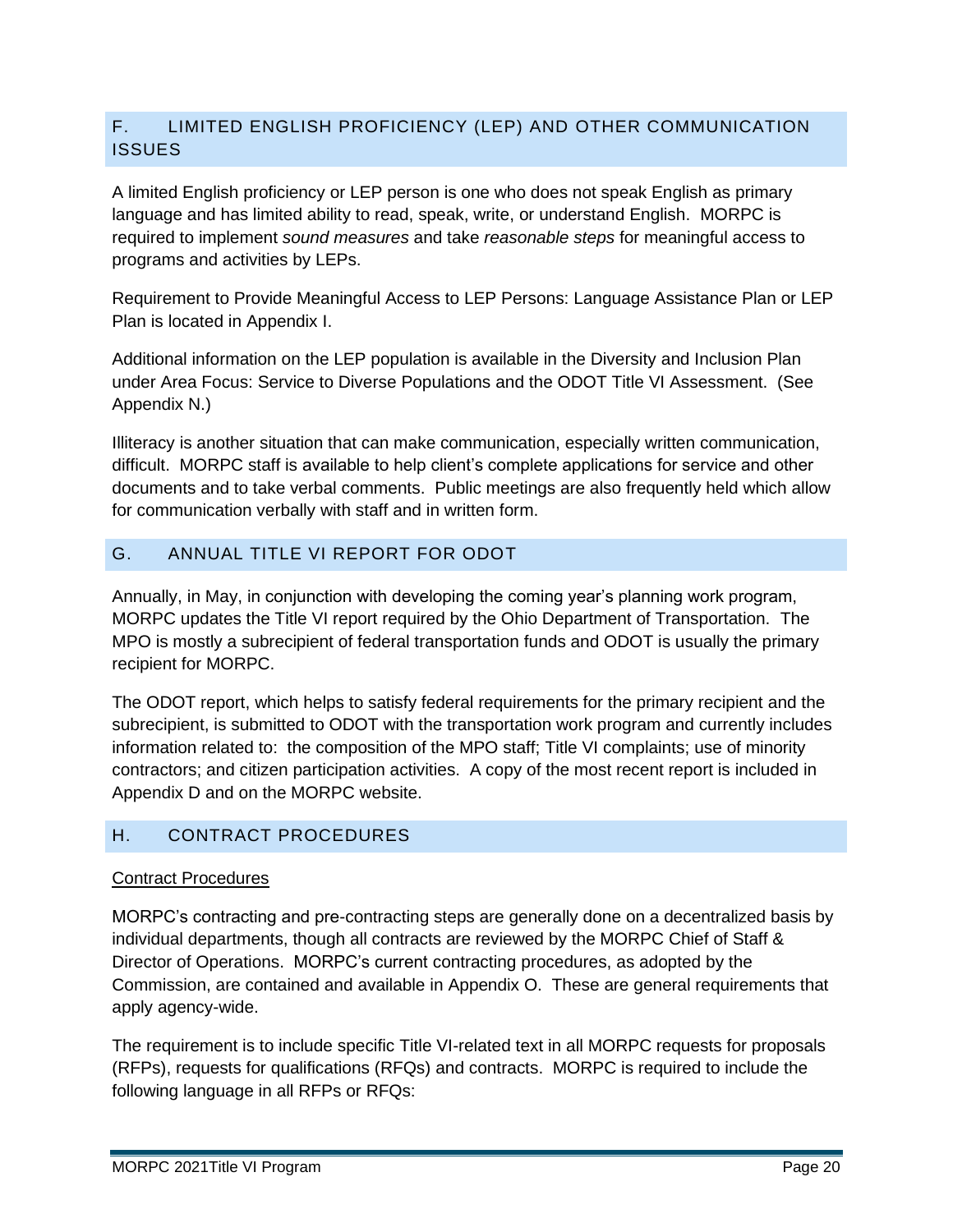[The following section is for projects funded by federal transportation funds.]

The Mid-Ohio Regional Planning Commission in accordance with Title VI of the Civil Rights Act of 1964 and the related nondiscrimination statutes, hereby notifies all bidders that it will affirmatively ensure that any contract entered into pursuant to this advertisement, all bidders including disadvantaged business enterprises will be afforded full and fair opportunity to submit bids in response to this invitation and will not be discriminated against on the grounds of race, color, national origin, sex, age, disability, low-income status, or limited English proficiency in consideration for an award.

The following text is required to be included in all contracts:

The background of this Agreement is as follows:

- A. Pursuant to the FAST Act of 2016, the Federal Highway Administration ("FHWA") made certain funds available to the State of Ohio for surface transportation planning programs. MORPC is the sub-recipient of some of these funds ("GRANT").
- B. The Mid-Ohio Regional Planning Commission (hereinafter referred to as the "SUBRECIPIENT") HEREBY AGREES THAT as a condition to receiving any Federal financial assistance it will comply with Title VI of the Civil Rights Act of 1964, 78 Stat. 252, 42 U.S.C. 2000d-42 U.S.C. 2000d-4 (hereinafter referred to as the Act), and all requirements imposed by or pursuant to Title 49, Code of Federal Regulations, Department of Transportation, Subtitle A, Office of the Secretary, Part 21, nondiscrimination in Federally-Assisted Programs of the Department of Transportation-Effectuation of Title VI of the Civil Rights Act of 1964 (hereinafter referred to as the Regulations) and other pertinent directives, to the end that in accordance with the Act, Regulations, and other pertinent directives, no persons the United States shall, on the grounds of race, color, creed, religion, ancestry, national origin, sex or gender, sexual orientation, gender identity or expression, age, disability or other handicap, genetic information, marital/familial status, veteran status, or income or status with regard to public assistance, be excluded from participation in, be denied the benefits of, or be otherwise subjected to discrimination under any program or activity for which the SUBRECIPIENT receives Federal financial assistance including the Ohio Department of Transportation, and HEREBY GIVES ASSURANCE THAT it will promptly take any measures necessary to effectuate this agreement. This assurance is required by subsection 21.71(a) of the regulations.

#### **§19. Non-Discrimination.**

CONSULTANT shall carry out the applicable requirements of 49 CFR part 26 in the award and administration of DOT-assisted contracts. Failure by CONSULTANT to carry out these requirements is a material breach of this contract, which may result in the termination of this contract or such other remedy as MORPC deems appropriate.

To effectuate compliance with Title VI of the Civil Rights Act of 1964 (42 U.S.C. Section 2000d et seq.) as amended, the following notice to the CONSULTANT regarding federal aid recipients applies. MORPC has made similar notice of compliance via the GRANT agreement. During the performance of this Agreement, CONSULTANT for itself, its assignees and successors in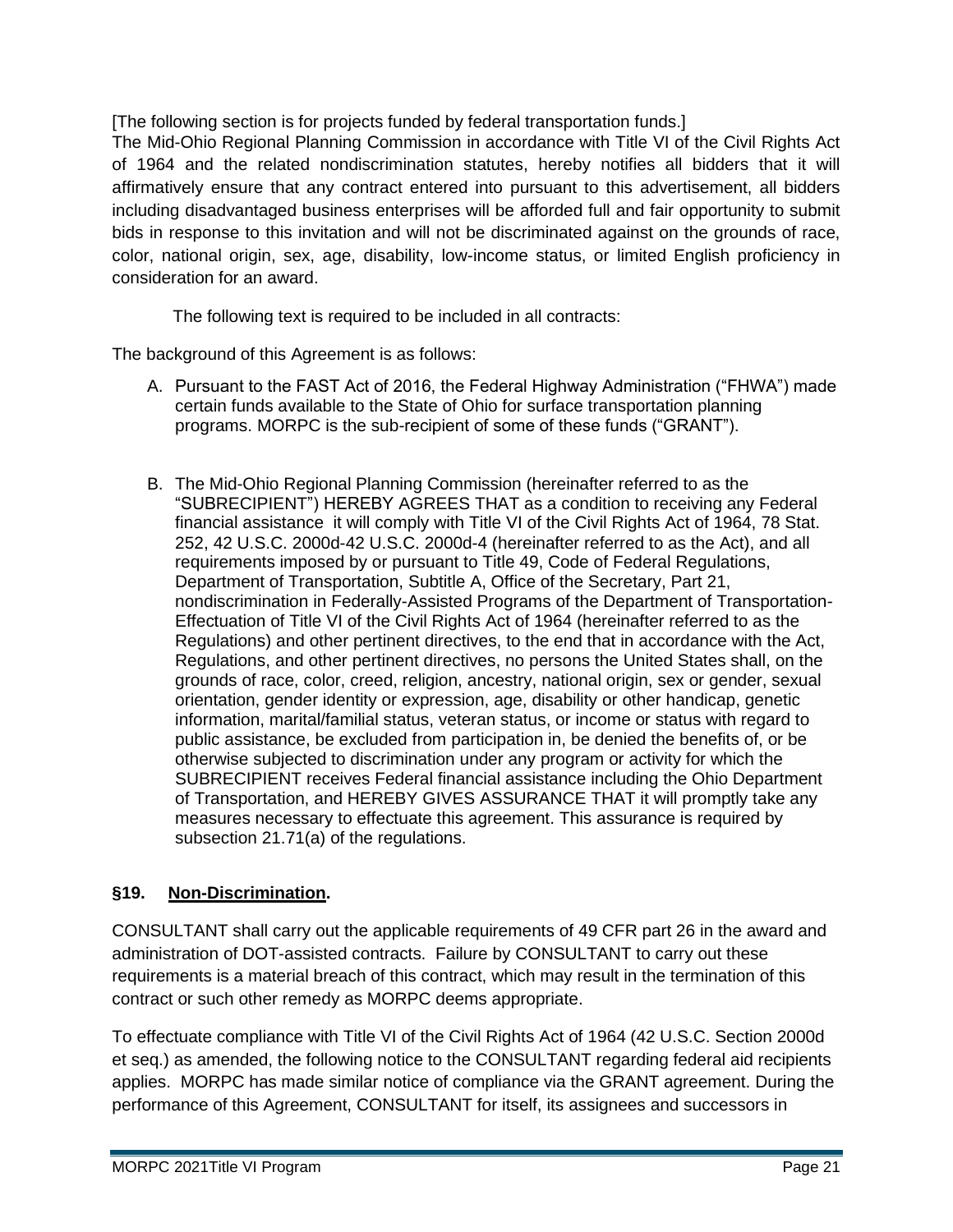interest agrees as follows:

- a) CONSULTANT will ensure that applicants are hired and that employees are treated during employment without regard to their race, religion, color, sex, national origin (ancestry), disability, genetic information, age (40 years or older), sexual orientation, military status (past, present, or future), creed, gender identification, marital/familial status, limited English proficiency, or status with regard to public assistance. Such action shall include, but not be limited to, the following: Employment, Upgrading, Demotion, or Transfer; Recruitment or Recruitment Advertising; Layoff or Termination; Rates of Pay or other forms of Compensation; and Selection for Training including Apprenticeship.
- b) CONSULTANT agrees to post in conspicuous places, available to employees and applicants for employment, notices setting forth the provisions of this nondiscrimination clause. CONSULTANT will, in all solicitations or advertisements for employees placed by or on behalf of CONSULTANT, state that all qualified applicants will receive consideration for employment without regard to race, religion, color, sex, national origin (ancestry), disability, genetic information, age (40 years or older), sexual orientation, military status (past, present, or future), creed, gender identification, marital/familial status, limited English proficiency, or status with regard to public assistance.

CONSULTANT agrees to fully comply with Title VI of the Civil Rights Act of 1964, 42 USC Sec 2000. CONSULTANT shall not discriminate on the basis of race, color, or national origin in its programs or activities. MORPC may monitor OONSULTANT's compliance with Title VI.

- c) *Compliance with Regulations*: CONSULTANT will comply with the regulations relative to nondiscrimination in Federally-assisted programs of the U.S. DOT Title 49, Code of Federal Regulations, Part 21, as amended, (hereinafter referred to as "Regulations"), which are herein incorporated by reference and made a part of this Agreement.
- d) *Nondiscrimination*: CONSULTANT, with regard to the work performed by it after the execution of this Agreement, will not discriminate on the grounds of race, color, national origin, sex, age, disability, low-income status, limited English proficiency, religion, genetic information, sexual orientation, gender identification, creed, military status (past, present, or future) or marital/familial status in the selection and retention of contractors and consultants, including in the procurement of materials and leases of equipment. The CONSULTANT will not participate either directly or indirectly in the discrimination prohibited by Section 21.5 of the Regulations, including employment practices when the contract covers a program set forth in Appendix B to Part 21 of the Regulations.
- e) *Solicitations for Contracts, including Procurement of Materials and Equipment*: In all solicitations either by competitive bidding or negotiation made by CONSULTANT for work to be performed under a contract, including procurement of materials or equipment, each potential contractor or supplier will be notified by CONSULTANT of the CONSULTANT's obligations under this Agreement and the Regulations relative to nondiscrimination on the grounds of race, religion, color, national origin, sex, age, disability, low-income status, limited English proficiency, genetic information, sexual orientation, gender identification, creed, military status (past, present, or future) or marital/familial status.
- f) *Information and Reports*: CONSULTANT will provide all information and reports required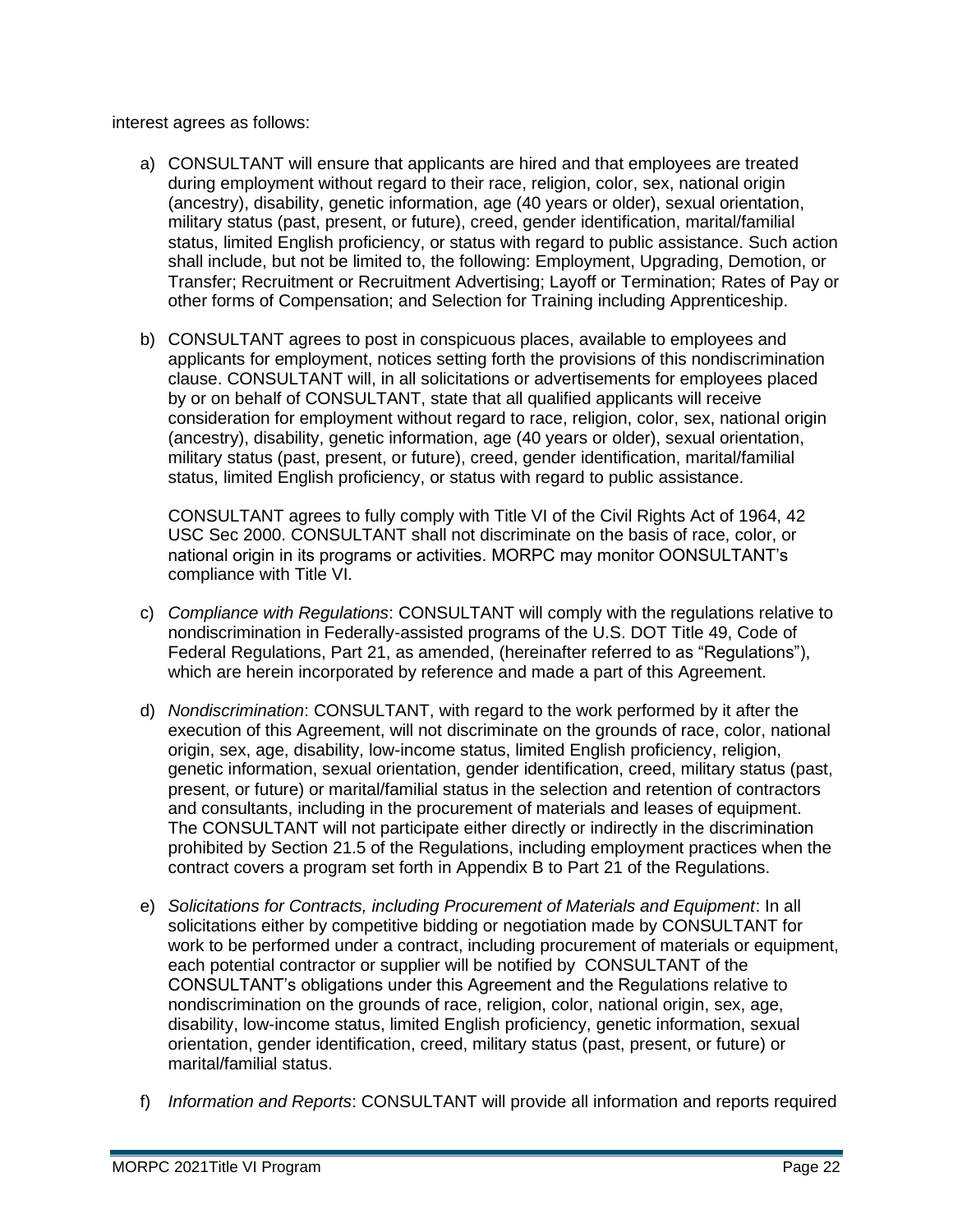by the Regulations or directives issued pursuant thereto, and will permit access to its books, records, accounts, other sources of information and its facilities as may be determined by ODOT, FHWA, or FTA to be pertinent to ascertain compliance with such Regulations or directives. Where any information required of CONSULTANT is in the exclusive possession of another who fails or refuses to furnish this information, the CONSULTANT will so certify to ODOT, FHWA or FTA as appropriate, and will set forth what efforts it has made to obtain the information.

- g) *Sanctions for Noncompliance*: In the event of CONSULTANT'S noncompliance with the nondiscrimination provisions of this Agreement, ODOT will impose such Agreement sanctions as ODOT, FHWA, or FTA may determine to be appropriate, including, but not limited to:
	- i. Withholding of payments to CONSULTANT under this Agreement until CONSULTANT complies, and/or;
	- ii. Cancellation, termination, or suspension of this Agreement, in whole or in part.
- h) *Incorporation of Provisions:* CONSULTANT will include the provisions of paragraphs a) through g) in every contract, including procurement of materials and leases of equipment, unless exempt by the Regulations, or directives issued pursuant thereto. CONSULTANT will take such action with respect to any contracts or procurement as ODOT, FHWA, or FTA may direct as a means of enforcing such provisions including sanctions for noncompliance; provided, however, that, in the event CONSULTANT becomes involved in, or is threatened with, litigation with a contractor, consultant, or supplier as a result of such direction, MORPC may request ODOT to enter into such litigation to protect the interests of ODOT, and, in addition, MORPC may request the United States to enter into such litigation to protect the interest of the United States.
- i) During the performance of this contract, the CONSULTANT, for itself, its asignees, and successors in interest (hereinafter referred to as the 'CONSULTANT") agrees to comply with the following non-discrimination statutes and authorities, including but not limited to:

#### *Pertinent Non-Discrimination Authorities:*

- Title VI of the Civil Rights Act of 1964 (42 U.S.C. § 2000d *et seq.*, 78 stat. 252) (prohibits discrimination on the basis of race, color, national origin); and 49 CFR Part 21
- The Uniform Relocation Assistance and Real Property Acquisition Policies Act of 1970 (42 U.S.C. § 4601) (prohibits unfair treatment of persons displaced or whose property has been acquired because of Federal or Federal-aid programs and projects)
- Federal-Aid Highway Act of 1973 (23 U.S.C. § 324 *et seq.,*) (prohibits discrimination on the basis of sex)
- Section 504 of the Rehabilitation Act of 1973 (29 U.S.C. § 794 *et seq.*), as amended (prohibits discrimination on the basis of disability) and 49 CFR Part 27
- The Age Discrimination Act of 1975, as amended (42 U.S.C. § 6101 *et seq.*) (prohibits discrimination on the basis of age)
- Airport and Airway Improvement Act of 1982 (49 U.S.C. § 471, Section 47123), as amended (prohibits discrimination based on race, creed, color, national origin, or sex)
- The Civil Rights Restoration Act of 1987 (PL 100-209) (broadened the scope, coverage, and applicability of Title VI of the Civil Rights Act of 1964, the Age